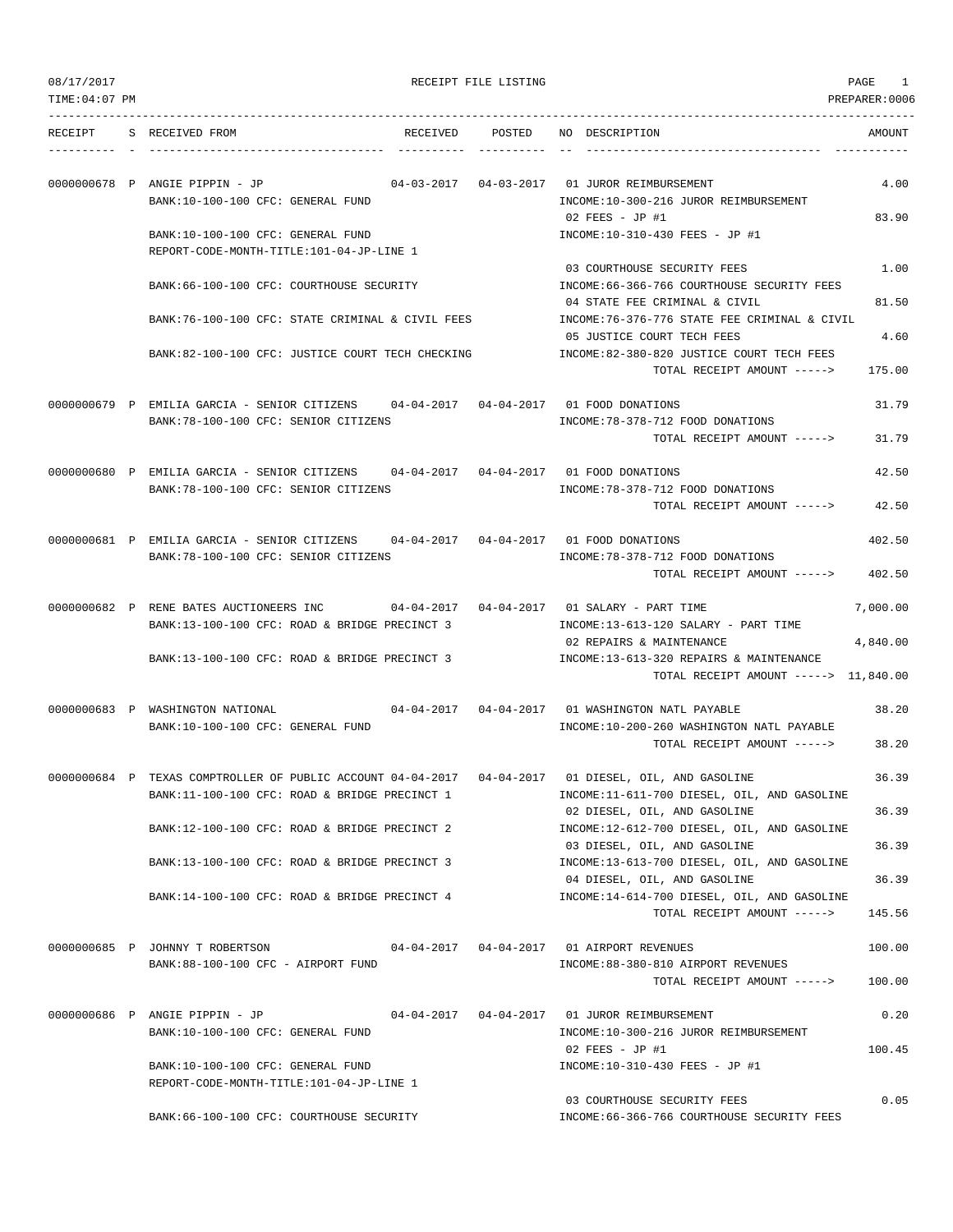| RECEIPT              | S RECEIVED FROM                                                               | RECEIVED                                         | POSTED | NO DESCRIPTION                                                                   | AMOUNT |
|----------------------|-------------------------------------------------------------------------------|--------------------------------------------------|--------|----------------------------------------------------------------------------------|--------|
|                      |                                                                               |                                                  |        |                                                                                  |        |
| 0000000686 Continued |                                                                               | BANK:76-100-100 CFC: STATE CRIMINAL & CIVIL FEES |        | 04 STATE FEE CRIMINAL & CIVIL<br>INCOME:76-376-776 STATE FEE CRIMINAL & CIVIL    | 4.07   |
|                      |                                                                               | BANK:82-100-100 CFC: JUSTICE COURT TECH CHECKING |        | 05 JUSTICE COURT TECH FEES<br>INCOME:82-380-820 JUSTICE COURT TECH FEES          | 0.23   |
|                      |                                                                               |                                                  |        | TOTAL RECEIPT AMOUNT ----->                                                      | 105.00 |
|                      | 0000000687 P ANGIE PIPPIN - JP                                                |                                                  |        | 04-05-2017  04-05-2017  01 JUROR REIMBURSEMENT                                   | 20.00  |
|                      | BANK:10-100-100 CFC: GENERAL FUND                                             |                                                  |        | INCOME:10-300-216 JUROR REIMBURSEMENT<br>$02$ FEES - JP #1                       | 421.50 |
|                      | BANK:10-100-100 CFC: GENERAL FUND                                             |                                                  |        | INCOME:10-310-430 FEES - JP #1                                                   |        |
|                      | REPORT-CODE-MONTH-TITLE:101-04-JP-LINE 1                                      |                                                  |        | 03 COURTHOUSE SECURITY FEES                                                      | 5.00   |
|                      | BANK:66-100-100 CFC: COURTHOUSE SECURITY                                      |                                                  |        | INCOME:66-366-766 COURTHOUSE SECURITY FEES                                       |        |
|                      |                                                                               | BANK:76-100-100 CFC: STATE CRIMINAL & CIVIL FEES |        | 04 STATE FEE CRIMINAL & CIVIL<br>INCOME:76-376-776 STATE FEE CRIMINAL & CIVIL    | 407.50 |
|                      |                                                                               |                                                  |        | 05 JUSTICE COURT TECH FEES                                                       | 23.00  |
|                      |                                                                               | BANK:82-100-100 CFC: JUSTICE COURT TECH CHECKING |        | INCOME:82-380-820 JUSTICE COURT TECH FEES<br>TOTAL RECEIPT AMOUNT ----->         | 877.00 |
|                      | 0000000688 P ANGIE PIPPIN - JP                                                |                                                  |        | 04-06-2017  04-06-2017  01 JUROR REIMBURSEMENT                                   | 4.00   |
|                      | BANK:10-100-100 CFC: GENERAL FUND                                             |                                                  |        | INCOME:10-300-216 JUROR REIMBURSEMENT                                            |        |
|                      |                                                                               |                                                  |        | 02 FEES - JP #1                                                                  | 158.90 |
|                      | BANK:10-100-100 CFC: GENERAL FUND<br>REPORT-CODE-MONTH-TITLE:101-04-JP-LINE 1 |                                                  |        | INCOME:10-310-430 FEES - JP #1                                                   |        |
|                      |                                                                               |                                                  |        | 03 COURTHOUSE SECURITY FEES                                                      | 1.00   |
|                      | BANK:66-100-100 CFC: COURTHOUSE SECURITY                                      |                                                  |        | INCOME: 66-366-766 COURTHOUSE SECURITY FEES<br>04 STATE FEE CRIMINAL & CIVIL     | 81.50  |
|                      |                                                                               | BANK:76-100-100 CFC: STATE CRIMINAL & CIVIL FEES |        | INCOME:76-376-776 STATE FEE CRIMINAL & CIVIL                                     |        |
|                      |                                                                               |                                                  |        | 05 JUSTICE COURT TECH FEES                                                       | 4.60   |
|                      |                                                                               | BANK:82-100-100 CFC: JUSTICE COURT TECH CHECKING |        | INCOME:82-380-820 JUSTICE COURT TECH FEES<br>TOTAL RECEIPT AMOUNT ----->         | 250.00 |
|                      |                                                                               |                                                  |        |                                                                                  |        |
|                      | 0000000689 P ANGIE PIPPIN - JP                                                |                                                  |        |                                                                                  | 4.00   |
|                      | BANK:10-100-100 CFC: GENERAL FUND                                             |                                                  |        | INCOME:10-300-216 JUROR REIMBURSEMENT<br>$02$ FEES - JP #1                       |        |
|                      | BANK:10-100-100 CFC: GENERAL FUND                                             |                                                  |        | INCOME:10-310-430 FEES - JP #1                                                   | 108.90 |
|                      | REPORT-CODE-MONTH-TITLE:101-04-JP-LINE 1                                      |                                                  |        |                                                                                  |        |
|                      |                                                                               |                                                  |        | 03 COURTHOUSE SECURITY FEES                                                      | 1.00   |
|                      | BANK:66-100-100 CFC: COURTHOUSE SECURITY                                      |                                                  |        | INCOME: 66-366-766 COURTHOUSE SECURITY FEES<br>04 STATE FEE CRIMINAL & CIVIL     | 81.50  |
|                      |                                                                               | BANK:76-100-100 CFC: STATE CRIMINAL & CIVIL FEES |        | INCOME: 76-376-776 STATE FEE CRIMINAL & CIVIL                                    |        |
|                      |                                                                               | BANK:82-100-100 CFC: JUSTICE COURT TECH CHECKING |        | 05 JUSTICE COURT TECH FEES<br>INCOME:82-380-820 JUSTICE COURT TECH FEES          | 4.60   |
|                      |                                                                               |                                                  |        | TOTAL RECEIPT AMOUNT ----->                                                      | 200.00 |
|                      | 0000000690 P PAT THOMSON - COUNTY CLERK                                       |                                                  |        | 04-07-2017  04-07-2017  01 FEES - COUNTY CLERK                                   | 455.52 |
|                      | BANK:10-100-100 CFC: GENERAL FUND                                             |                                                  |        | INCOME:10-310-410 FEES - COUNTY CLERK                                            |        |
|                      |                                                                               |                                                  |        | 02 COUNTY CLERK ARCHIVE FEES                                                     | 10.00  |
|                      |                                                                               | BANK:50-100-100 CFC: COUNTY CLERK ARCHIVES FUND  |        | INCOME:50-350-750 COUNTY CLERK ARCHIVE FEES<br>03 COUNTY CLERK PRESERVATION FEES | 10.00  |
|                      |                                                                               | BANK:56-100-100 CFC: COUNTY CLERK PRESERVATION   |        | INCOME: 56-356-756 COUNTY CLERK PRESERVATION FEES                                |        |
|                      |                                                                               |                                                  |        | 04 COURTHOUSE SECURITY FEES                                                      | 1.00   |
|                      | BANK:66-100-100 CFC: COURTHOUSE SECURITY                                      |                                                  |        | INCOME: 66-366-766 COURTHOUSE SECURITY FEES<br>05 PRESERVATION VS HB 1744        | 7.00   |
|                      |                                                                               | BANK:56-100-100 CFC: COUNTY CLERK PRESERVATION   |        | INCOME: 56-356-757 PRESERVATION VS HB 1744                                       |        |
|                      |                                                                               |                                                  |        | 06 STATE FEE CRIMINAL & CIVIL                                                    | 37.23  |
|                      |                                                                               | BANK:76-100-100 CFC: STATE CRIMINAL & CIVIL FEES |        | INCOME: 76-376-776 STATE FEE CRIMINAL & CIVIL                                    |        |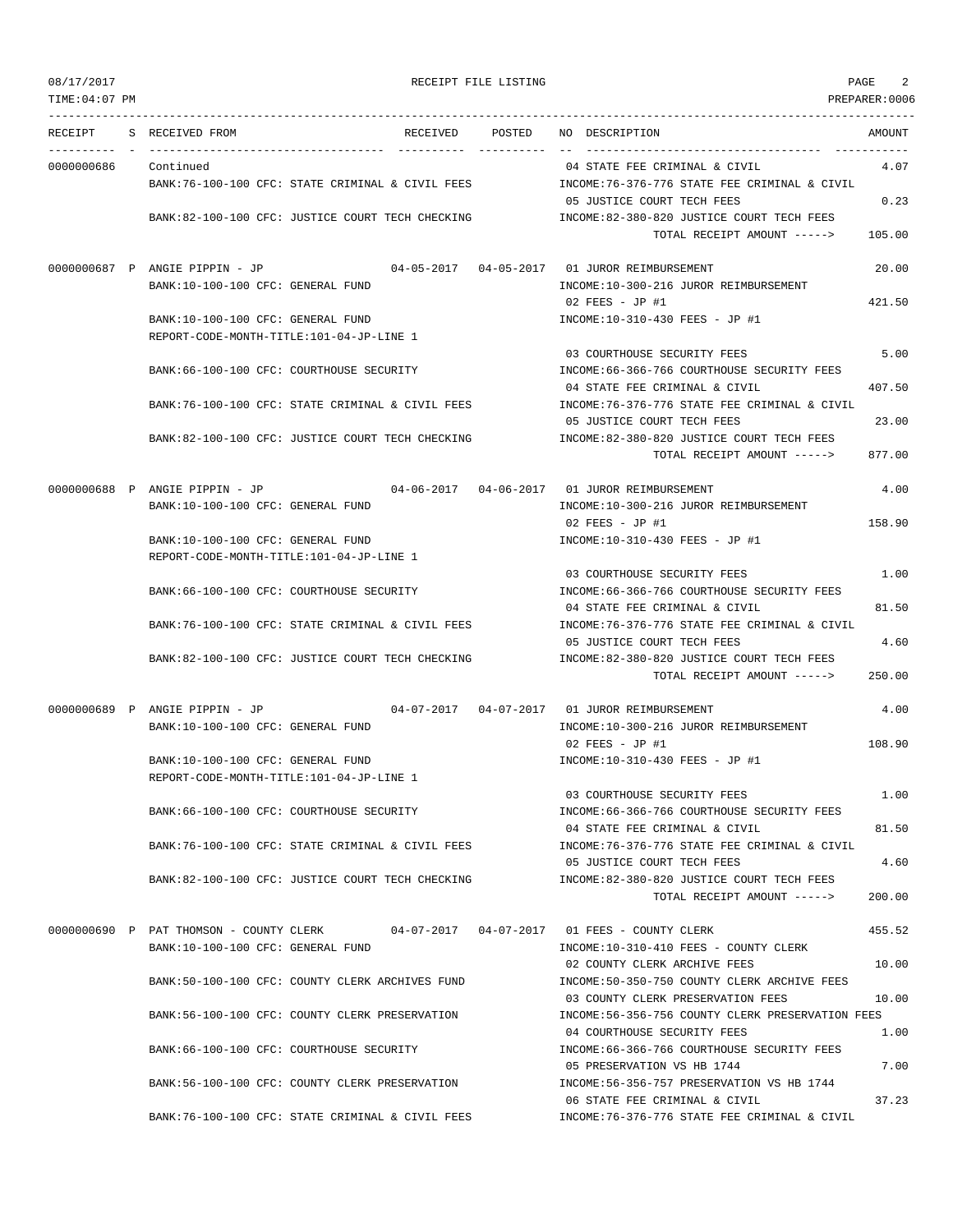TIME:04:07 PM PREPARER:0006 --------------------------------------------------------------------------------------------------------------------------------- RECEIPT S RECEIVED FROM THE RECEIVED POSTED NO DESCRIPTION THE RECEIVED AMOUNT ---------- - ----------------------------------- ---------- ---------- -- ----------------------------------- ----------- 0000000690 Continued 07 FEES - COUNTY CLERK 10.00 BANK:10-100-100 CFC: GENERAL FUND INCOME:10-310-410 FEES - COUNTY CLERK 08 FEES - COUNTY CLERK 597.00 BANK:10-100-100 CFC: GENERAL FUND **INCOME:10-310-410 FEES - COUNTY CLERK** 09 COUNTY CLERK ARCHIVE FEES 250.00 BANK:50-100-100 CFC: COUNTY CLERK ARCHIVES FUND INCOME:50-350-750 COUNTY CLERK ARCHIVE FEES 10 COUNTY CLERK PRESERVATION FEES 258.00 BANK:56-100-100 CFC: COUNTY CLERK PRESERVATION INCOME:56-356-756 COUNTY CLERK PRESERVATION FEES 11 COURTHOUSE SECURITY FEES 25.00 BANK:66-100-100 CFC: COURTHOUSE SECURITY INCOME:66-366-766 COURTHOUSE SECURITY FEES TOTAL RECEIPT AMOUNT -----> 1,660.75 0000000691 P EMILIA GARCIA - SENIOR CITIZENS 04-10-2017 04-10-2017 01 FOOD DONATIONS 53.00 BANK:78-100-100 CFC: SENIOR CITIZENS INCOME:78-378-712 FOOD DONATIONS TOTAL RECEIPT AMOUNT -----> 53.00 0000000692 P EMILIA GARCIA - SENIOR CITIZENS 04-10-2017 04-10-2017 01 FOOD DONATIONS 50.60 BANK:78-100-100 CFC: SENIOR CITIZENS INCOME:78-378-712 FOOD DONATIONS TOTAL RECEIPT AMOUNT -----> 50.60 0000000693 P EMILIA GARCIA - SENIOR CITIZENS 04-10-2017 04-10-2017 01 FOOD DONATIONS 38.12 BANK:78-100-100 CFC: SENIOR CITIZENS INCOME:78-378-712 FOOD DONATIONS TOTAL RECEIPT AMOUNT -----> 38.12 0000000694 P VISTA SOLUTIONS GROUP 04-10-2017 04-10-2017 01 REPAIRS & MAINTENANCE 1,600.00 BANK:10-100-100 CFC: GENERAL FUND INCOME:10-490-320 REPAIRS & MAINTENANCE TOTAL RECEIPT AMOUNT -----> 1,600.00 0000000695 P APPRAISAL DISTRICT - M&O 04-10-2017 04-10-2017 01 ADVALOREM TAXES 11,301.27 BANK:10-100-100 CFC: GENERAL FUND INCOME:10-300-100 ADVALOREM TAXES TOTAL RECEIPT AMOUNT -----> 11,301.27 0000000696 P APPRAISAL DISTRICT - I&S 04-10-2017 04-10-2017 01 ADVALOREM TAXES 3,237.21 BANK:10-100-120 INTEREST & SINKING CHECKING INCOME:10-300-100 ADVALOREM TAXES TOTAL RECEIPT AMOUNT -----> 3,237.21 0000000697 P JONNYE GIBSON - TAX COLLECTOR 04-10-2017 04-10-2017 01 FEES - TAX COLLECTOR 1.50 BANK:10-100-100 CFC: GENERAL FUND INCOME:10-310-445 FEES - TAX COLLECTOR 02 MOTOR VEHICLE REGISTRATION 1,459.16 BANK:11-100-100 CFC: ROAD & BRIDGE PRECINCT 1 INCOME:11-311-110 MOTOR VEHICLE REGISTRATION 03 MOTOR VEHICLE REGISTRATION 1,459.15 BANK:12-100-100 CFC: ROAD & BRIDGE PRECINCT 2 INCOME:12-312-110 MOTOR VEHICLE REGISTRATION 04 MOTOR VEHICLE REGISTRATION 1,459.15 BANK:13-100-100 CFC: ROAD & BRIDGE PRECINCT 3 INCOME:13-313-110 MOTOR VEHICLE REGISTRATION 05 MOTOR VEHICLE REGISTRATION 1.459.15 BANK:14-100-100 CFC: ROAD & BRIDGE PRECINCT 4 INCOME:14-314-110 MOTOR VEHICLE REGISTRATION TOTAL RECEIPT AMOUNT -----> 5,838.11 0000000698 P JONNYE GIBSON - TAX COLLECTOR 04-10-2017 04-10-2017 01 FEES - TAX COLLECTOR 35.00 BANK:10-100-100 CFC: GENERAL FUND INCOME:10-310-447 FEES - TITLE TOTAL RECEIPT AMOUNT -----> 35.00 0000000699 P JONNYE GIBSON - TAX COLLECTOR 04-10-2017 04-10-2017 01 FEES - TAX COLLECTOR 15.00 BANK:10-100-100 CFC: GENERAL FUND SANK:10-310-447 FEES - TITLE TOTAL RECEIPT AMOUNT -----> 15.00

0000000700 P JONNYE GIBSON - TAX COLLECTOR 04-10-2017 04-10-2017 01 MOTOR VEHICLE REGISTRATION 2,218.64 BANK:11-100-100 CFC: ROAD & BRIDGE PRECINCT 1 INCOME:11-311-110 MOTOR VEHICLE REGISTRATION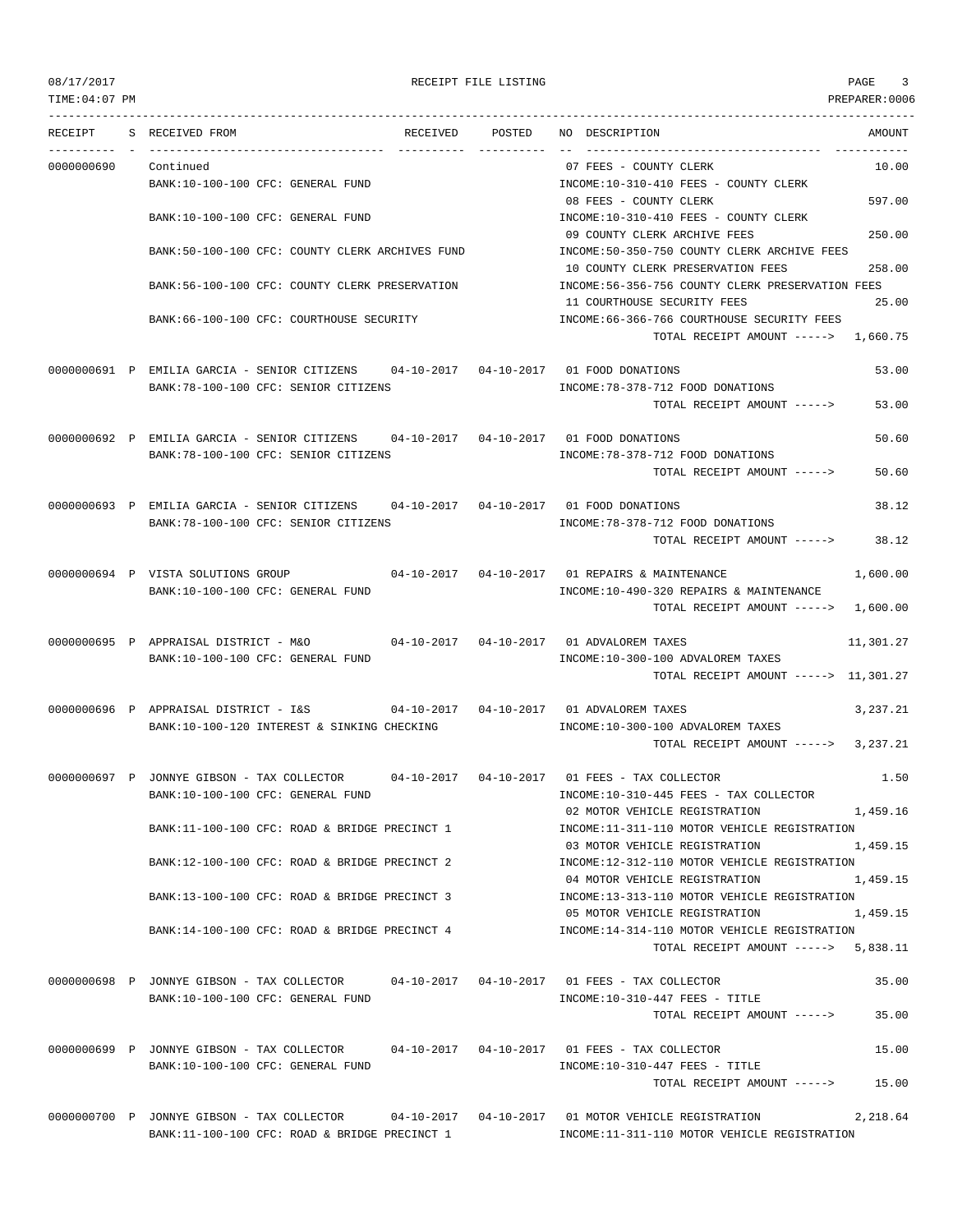PREPARER:0006

|--|

| RECEIPT    | RECEIVED POSTED<br>S RECEIVED FROM                                                                                            | NO DESCRIPTION                                                                                                        | AMOUNT         |
|------------|-------------------------------------------------------------------------------------------------------------------------------|-----------------------------------------------------------------------------------------------------------------------|----------------|
| 0000000700 | Continued<br>BANK:12-100-100 CFC: ROAD & BRIDGE PRECINCT 2                                                                    | 02 MOTOR VEHICLE REGISTRATION<br>INCOME:12-312-110 MOTOR VEHICLE REGISTRATION                                         | 2,218.64       |
|            | BANK:13-100-100 CFC: ROAD & BRIDGE PRECINCT 3                                                                                 | 03 MOTOR VEHICLE REGISTRATION<br>INCOME:13-313-110 MOTOR VEHICLE REGISTRATION                                         | 2,218.64       |
|            | BANK:14-100-100 CFC: ROAD & BRIDGE PRECINCT 4                                                                                 | 04 MOTOR VEHICLE REGISTRATION<br>INCOME:14-314-110 MOTOR VEHICLE REGISTRATION<br>TOTAL RECEIPT AMOUNT -----> 8,874.55 | 2,218.63       |
|            |                                                                                                                               |                                                                                                                       |                |
|            | 0000000701 P JONNYE GIBSON - TAX COLLECTOR 04-10-2017 04-10-2017 01 FEES - TAX COLLECTOR<br>BANK:10-100-100 CFC: GENERAL FUND | $INCOME: 10-310-447$ FEES - TITLE<br>TOTAL RECEIPT AMOUNT ----->                                                      | 20.00<br>20.00 |
|            |                                                                                                                               |                                                                                                                       |                |
|            | 0000000702 P JONNYE GIBSON - TAX COLLECTOR 04-10-2017 04-10-2017 01 FEES - TAX COLLECTOR<br>BANK:10-100-100 CFC: GENERAL FUND | $INCOME:10-310-447$ FEES - TITLE                                                                                      | 30.00          |
|            |                                                                                                                               | TOTAL RECEIPT AMOUNT ----->                                                                                           | 30.00          |
|            | 0000000703 P JONNYE GIBSON - TAX COLLECTOR 04-10-2017 04-10-2017 01 INTEREST EARNED                                           |                                                                                                                       | 1.11           |
|            | BANK:10-100-100 CFC: GENERAL FUND                                                                                             | INCOME:10-300-180 INTEREST EARNED<br>TOTAL RECEIPT AMOUNT ----->                                                      | 1.11           |
|            | 0000000704 P ANGIE PIPPIN - JP 04-10-2017 04-10-2017 01 JUROR REIMBURSEMENT<br>BANK:10-100-100 CFC: GENERAL FUND              | INCOME:10-300-216 JUROR REIMBURSEMENT                                                                                 | 4.00           |
|            |                                                                                                                               | $02$ FEES - JP #1                                                                                                     | 83.90          |
|            | BANK:10-100-100 CFC: GENERAL FUND<br>REPORT-CODE-MONTH-TITLE:101-04-JP-LINE 1                                                 | INCOME:10-310-430 FEES - JP #1                                                                                        |                |
|            | BANK: 66-100-100 CFC: COURTHOUSE SECURITY                                                                                     | 03 COURTHOUSE SECURITY FEES<br>INCOME: 66-366-766 COURTHOUSE SECURITY FEES                                            | 1.00           |
|            | BANK:76-100-100 CFC: STATE CRIMINAL & CIVIL FEES                                                                              | 04 STATE FEE CRIMINAL & CIVIL<br>INCOME:76-376-776 STATE FEE CRIMINAL & CIVIL                                         | 81.50          |
|            |                                                                                                                               | 05 JUSTICE COURT TECH FEES                                                                                            | 4.60           |
|            | BANK:82-100-100 CFC: JUSTICE COURT TECH CHECKING                                                                              | INCOME:82-380-820 JUSTICE COURT TECH FEES<br>TOTAL RECEIPT AMOUNT ----->                                              | 175.00         |
|            | 0000000705 P PAT THOMSON - COUNTY CLERK 04-11-2017 04-11-2017 01 FEES - COUNTY CLERK                                          |                                                                                                                       | 98.75          |
|            | BANK:10-100-100 CFC: GENERAL FUND                                                                                             | INCOME:10-310-410 FEES - COUNTY CLERK<br>02 FEES - COUNTY CLERK                                                       | 44.00          |
|            | BANK:10-100-100 CFC: GENERAL FUND                                                                                             | INCOME:10-310-410 FEES - COUNTY CLERK<br>03 COUNTY CLERK ARCHIVE FEES                                                 | 40.00          |
|            | BANK:50-100-100 CFC: COUNTY CLERK ARCHIVES FUND                                                                               | INCOME: 50-350-750 COUNTY CLERK ARCHIVE FEES<br>04 COUNTY CLERK PRESERVATION FEES                                     | 40.00          |
|            | BANK:56-100-100 CFC: COUNTY CLERK PRESERVATION                                                                                | INCOME:56-356-756 COUNTY CLERK PRESERVATION FEES                                                                      |                |
|            | BANK: 66-100-100 CFC: COURTHOUSE SECURITY                                                                                     | 05 COURTHOUSE SECURITY FEES<br>INCOME: 66-366-766 COURTHOUSE SECURITY FEES                                            | 4.00           |
|            |                                                                                                                               | TOTAL RECEIPT AMOUNT ----->                                                                                           | 226.75         |
|            | 0000000706 P GINA PASLEY - DISTRICT CLERK                                                                                     | 04-03-2017  04-03-2017  01 FEES - DISTRICT CLERK                                                                      | 2.00           |
|            | BANK:10-100-100 CFC: GENERAL FUND                                                                                             | INCOME:10-310-425 FEES - DISTRICT CLERK<br>TOTAL RECEIPT AMOUNT ----->                                                | 2.00           |
|            | 0000000707 P GINA PASLEY - DISTRICT CLERK                                                                                     |                                                                                                                       | 17.00          |
|            | BANK:10-100-100 CFC: GENERAL FUND                                                                                             | INCOME:10-310-425 FEES - DISTRICT CLERK<br>02 DIST COURT REC TECH FEES                                                | 10.00          |
|            | BANK:36-100-100 CFC: DIST COURT RECORDS TECH FUND                                                                             | INCOME: 36-336-736 DIST COURT REC TECH FEES<br>03 STATE FEE CRIMINAL & CIVIL                                          | 5.00           |
|            | BANK:76-100-100 CFC: STATE CRIMINAL & CIVIL FEES                                                                              | INCOME:76-376-776 STATE FEE CRIMINAL & CIVIL<br>TOTAL RECEIPT AMOUNT ----->                                           | 32.00          |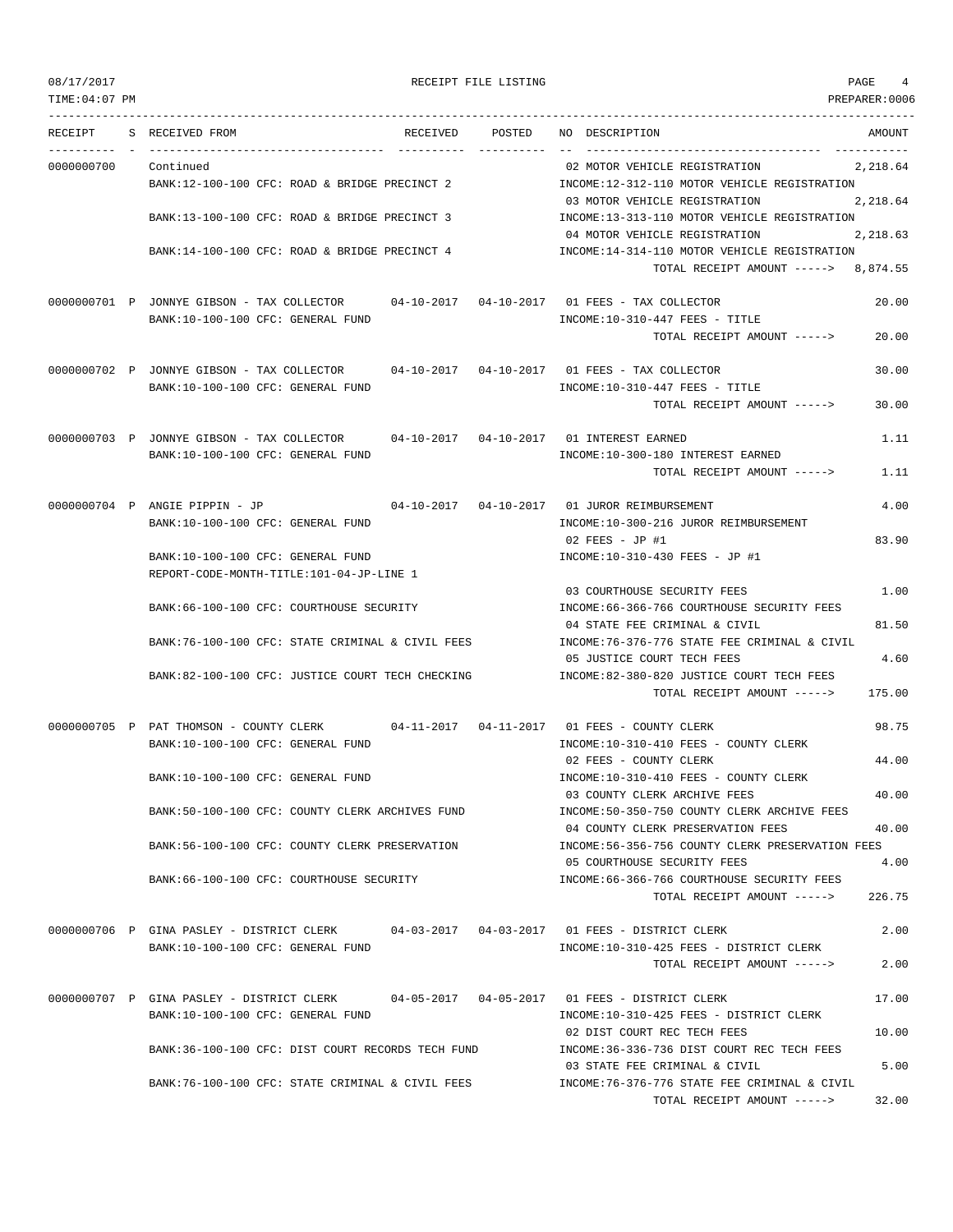| 08/17/2017     |                                                                                                                               |                 | RECEIPT FILE LISTING |                                                                                       | PAGE<br>5      |
|----------------|-------------------------------------------------------------------------------------------------------------------------------|-----------------|----------------------|---------------------------------------------------------------------------------------|----------------|
| TIME: 04:07 PM |                                                                                                                               |                 |                      |                                                                                       | PREPARER: 0006 |
| RECEIPT        | S RECEIVED FROM                                                                                                               | RECEIVED POSTED |                      | NO DESCRIPTION                                                                        | AMOUNT         |
|                | 0000000708 P GINA PASLEY - DISTRICT CLERK 04-06-2017 04-06-2017 01 FEES - DISTRICT CLERK<br>BANK:10-100-100 CFC: GENERAL FUND |                 |                      | INCOME:10-310-425 FEES - DISTRICT CLERK                                               | 2.00           |
|                |                                                                                                                               |                 |                      | TOTAL RECEIPT AMOUNT ----->                                                           | 2.00           |
|                | 0000000709 P GINA PASLEY - DISTRICT CLERK<br>BANK:10-100-100 CFC: GENERAL FUND                                                |                 |                      | INCOME:10-310-425 FEES - DISTRICT CLERK                                               | 8.00           |
|                | BANK:10-100-100 CFC: GENERAL FUND                                                                                             |                 |                      | 02 FEES - COUNTY & DISTRICT COURT<br>INCOME:10-310-420 FEES - COUNTY & DISTRICT COURT | 25.00          |
|                | BANK:10-100-100 CFC: GENERAL FUND                                                                                             |                 |                      | 03 FEES - DISTRICT CLERK<br>INCOME:10-310-425 FEES - DISTRICT CLERK                   | 81.00          |
|                | BANK:10-100-100 CFC: GENERAL FUND                                                                                             |                 |                      | 04 FEES - SHERIFF<br>INCOME:10-310-455 FEES - SHERIFF                                 | 15.00          |
|                | BANK: 30-100-100 CFC: COURT RECORDS PRES FUND                                                                                 |                 |                      | 05 RECORDS PRESERVATION FEES<br>INCOME: 30-330-730 RECORDS PRESERVATION FEES          | 10.00          |
|                | BANK:36-100-100 CFC: DIST COURT RECORDS TECH FUND                                                                             |                 |                      | 06 DIST COURT REC TECH FEES<br>INCOME:36-336-736 DIST COURT REC TECH FEES             | 30.00          |
|                | BANK:60-100-100 CFC: LAW LIBRARY                                                                                              |                 |                      | 07 LAW LIBRARY FEES<br>INCOME: 60-360-760 LAW LIBRARY FEES                            | 35.00          |
|                | BANK:63-100-100 CFC: DISTRICT CLERK PRESERVATION                                                                              |                 |                      | 08 DIST CLERK PRESERVATION FEES<br>INCOME:63-363-763 DIST CLERK PRESERVATION FEES     | 15.00          |
|                | BANK: 66-100-100 CFC: COURTHOUSE SECURITY                                                                                     |                 |                      | 09 COURTHOUSE SECURITY FEES<br>INCOME: 66-366-766 COURTHOUSE SECURITY FEES            | 5.00           |
|                | BANK:68-100-100 CFC: COUNTY PRESERVATION                                                                                      |                 |                      | 10 COUNTY PRESERVATION FEES<br>INCOME: 68-368-768 COUNTY PRESERVATION FEES            | 15.00          |
|                | BANK:76-100-100 CFC: STATE CRIMINAL & CIVIL FEES                                                                              |                 |                      | 11 STATE FEE CRIMINAL & CIVIL<br>INCOME: 76-376-776 STATE FEE CRIMINAL & CIVIL        | 62.00          |
|                | BANK:76-100-100 CFC: STATE CRIMINAL & CIVIL FEES                                                                              |                 |                      | 12 STATE FEE CRIMINAL & CIVIL<br>INCOME:76-376-776 STATE FEE CRIMINAL & CIVIL         | 45.00          |
|                | BANK:76-100-100 CFC: STATE CRIMINAL & CIVIL FEES                                                                              |                 |                      | 13 STATE FEE CRIMINAL & CIVIL<br>INCOME:76-376-776 STATE FEE CRIMINAL & CIVIL         | 20.00          |
|                | BANK:76-100-100 CFC: STATE CRIMINAL & CIVIL FEES                                                                              |                 |                      | 14 STATE FEE CRIMINAL & CIVIL<br>INCOME: 76-376-776 STATE FEE CRIMINAL & CIVIL        | 5.00           |
|                | BANK:76-100-100 CFC: STATE CRIMINAL & CIVIL FEES                                                                              |                 |                      | 15 STATE FEE CRIMINAL & CIVIL<br>INCOME:76-376-776 STATE FEE CRIMINAL & CIVIL         | 5.00           |
|                | BANK:76-100-100 CFC: STATE CRIMINAL & CIVIL FEES                                                                              |                 |                      | 16 STATE FEE CRIMINAL & CIVIL<br>INCOME:76-376-776 STATE FEE CRIMINAL & CIVIL         | 90.00          |
|                | BANK:76-100-100 CFC: STATE CRIMINAL & CIVIL FEES                                                                              |                 |                      | 17 STATE FEE CRIMINAL & CIVIL<br>INCOME:76-376-776 STATE FEE CRIMINAL & CIVIL         | 42.00          |
|                |                                                                                                                               |                 |                      | TOTAL RECEIPT AMOUNT ----->                                                           | 508.00         |
|                | 0000000710 P EMILIA GARCIA - SENIOR CITIZENS 04-11-2017 04-11-2017 01 FOOD DONATIONS<br>BANK:78-100-100 CFC: SENIOR CITIZENS  |                 |                      | INCOME: 78-378-712 FOOD DONATIONS                                                     | 52.65          |
|                |                                                                                                                               |                 |                      | TOTAL RECEIPT AMOUNT ----->                                                           | 52.65          |
|                | 0000000711 P ANGIE PIPPIN - JP<br>BANK:76-100-100 CFC: STATE CRIMINAL & CIVIL FEES                                            |                 |                      | INCOME:76-376-776 STATE FEE CRIMINAL & CIVIL<br>TOTAL RECEIPT AMOUNT ----->           | 10.00<br>10.00 |
|                | 0000000712 P PAT THOMSON - COUNTY CLERK 04-12-2017 04-12-2017 01 FEES - COUNTY CLERK                                          |                 |                      |                                                                                       | 50.20          |
|                | BANK:10-100-100 CFC: GENERAL FUND                                                                                             |                 |                      | INCOME:10-310-410 FEES - COUNTY CLERK<br>02 PRESERVATION VS HB 1744                   | 1.00           |
|                | BANK:56-100-100 CFC: COUNTY CLERK PRESERVATION                                                                                |                 |                      | INCOME: 56-356-757 PRESERVATION VS HB 1744<br>03 STATE FEE CRIMINAL & CIVIL           | 1.80           |
|                | BANK:76-100-100 CFC: STATE CRIMINAL & CIVIL FEES                                                                              |                 |                      | INCOME: 76-376-776 STATE FEE CRIMINAL & CIVIL<br>04 FEES - COUNTY CLERK               | 17.00          |
|                | BANK:10-100-100 CFC: GENERAL FUND                                                                                             |                 |                      | INCOME:10-310-410 FEES - COUNTY CLERK                                                 |                |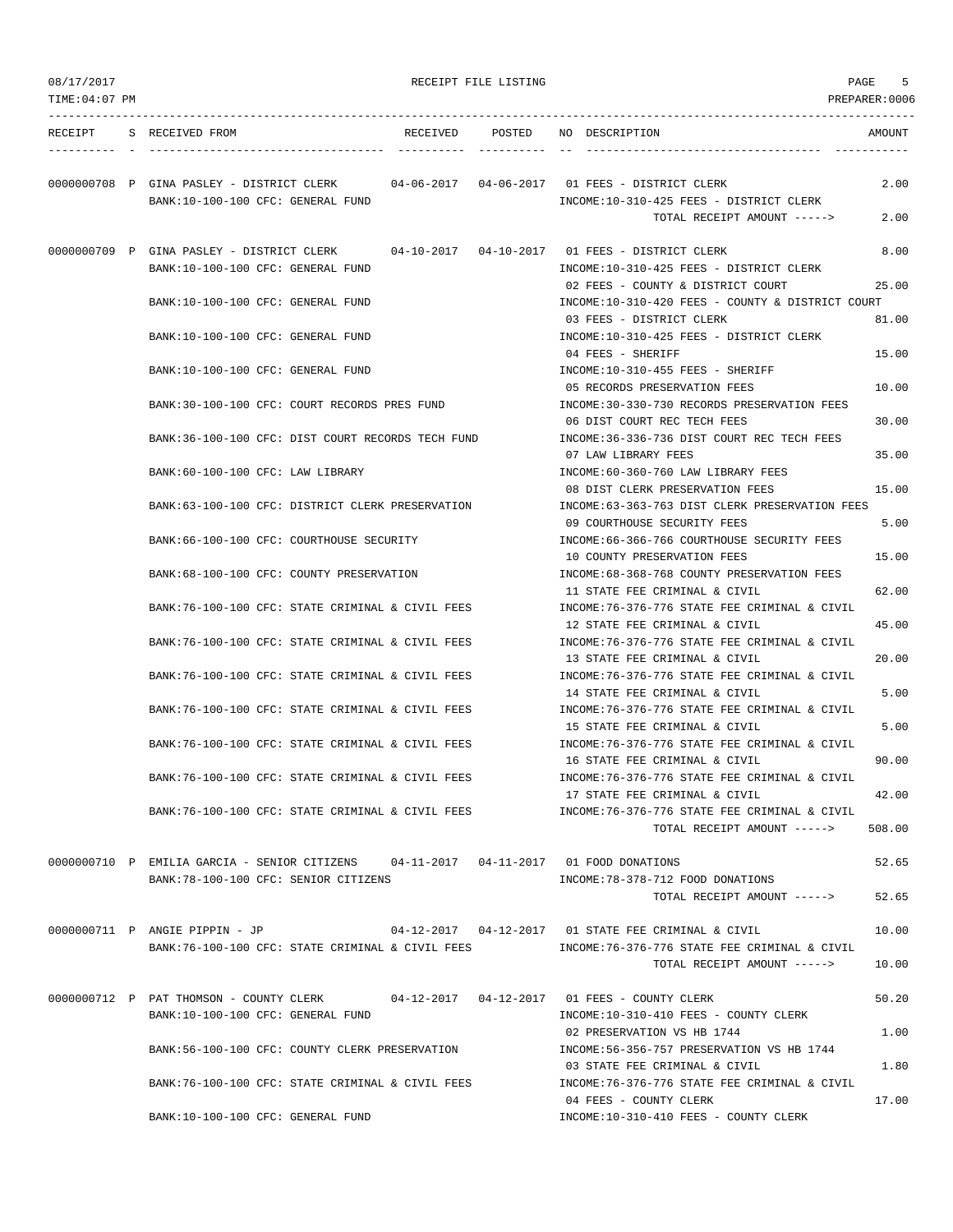| 08/17/2017     | RECEIPT FILE LISTING                                                                 |                                                                                                                | PAGE<br>6            |
|----------------|--------------------------------------------------------------------------------------|----------------------------------------------------------------------------------------------------------------|----------------------|
| TIME: 04:07 PM |                                                                                      |                                                                                                                | PREPARER:0006        |
| RECEIPT        | S RECEIVED FROM<br>RECEIVED POSTED                                                   | NO DESCRIPTION                                                                                                 | AMOUNT               |
| 0000000712     | Continued                                                                            | 05 COUNTY CLERK ARCHIVE FEES                                                                                   | 10.00                |
|                | BANK:50-100-100 CFC: COUNTY CLERK ARCHIVES FUND                                      | INCOME:50-350-750 COUNTY CLERK ARCHIVE FEES<br>06 COUNTY CLERK PRESERVATION FEES                               | 10.00                |
|                | BANK:56-100-100 CFC: COUNTY CLERK PRESERVATION                                       | INCOME:56-356-756 COUNTY CLERK PRESERVATION FEES<br>07 COURTHOUSE SECURITY FEES                                | 1.00                 |
|                | BANK:66-100-100 CFC: COURTHOUSE SECURITY                                             | INCOME: 66-366-766 COURTHOUSE SECURITY FEES<br>TOTAL RECEIPT AMOUNT ----->                                     | 91.00                |
|                | 0000000713 P APPRAISAL DISTRICT - I&S<br>BANK:10-100-120 INTEREST & SINKING CHECKING | INCOME:10-300-100 ADVALOREM TAXES<br>TOTAL RECEIPT AMOUNT ----->                                               | 1,468.45<br>1,468.45 |
|                |                                                                                      |                                                                                                                |                      |
|                | 0000000714 P APPRAISAL DISTRICT - M&O<br>BANK:10-100-100 CFC: GENERAL FUND           | 04-13-2017  04-13-2017  01 ADVALOREM TAXES<br>INCOME:10-300-100 ADVALOREM TAXES<br>TOTAL RECEIPT AMOUNT -----> | 5,188.01<br>5,188.01 |
|                | 0000000715 P PAT THOMSON - COUNTY CLERK<br>$04-13-2017$ $04-13-2017$                 | 01 FEES - COUNTY CLERK                                                                                         | 20.20                |
|                | BANK:10-100-100 CFC: GENERAL FUND                                                    | INCOME:10-310-410 FEES - COUNTY CLERK                                                                          |                      |
|                |                                                                                      | 02 PRESERVATION VS HB 1744                                                                                     | 1.00                 |
|                | BANK:56-100-100 CFC: COUNTY CLERK PRESERVATION                                       | INCOME: 56-356-757 PRESERVATION VS HB 1744<br>03 STATE FEE CRIMINAL & CIVIL                                    | 1.80                 |
|                | BANK:76-100-100 CFC: STATE CRIMINAL & CIVIL FEES                                     | INCOME: 76-376-776 STATE FEE CRIMINAL & CIVIL<br>04 FEES - COUNTY CLERK                                        | 158.00               |
|                | BANK:10-100-100 CFC: GENERAL FUND                                                    | INCOME:10-310-410 FEES - COUNTY CLERK                                                                          |                      |
|                | BANK:50-100-100 CFC: COUNTY CLERK ARCHIVES FUND                                      | 05 COUNTY CLERK ARCHIVE FEES<br>INCOME: 50-350-750 COUNTY CLERK ARCHIVE FEES                                   | 60.00                |
|                |                                                                                      | 06 COUNTY CLERK PRESERVATION FEES                                                                              | 60.00                |
|                | BANK:56-100-100 CFC: COUNTY CLERK PRESERVATION                                       | INCOME: 56-356-756 COUNTY CLERK PRESERVATION FEES<br>07 COURTHOUSE SECURITY FEES                               | 6.00                 |
|                | BANK:66-100-100 CFC: COURTHOUSE SECURITY                                             | INCOME: 66-366-766 COURTHOUSE SECURITY FEES<br>TOTAL RECEIPT AMOUNT ----->                                     | 307.00               |
|                |                                                                                      |                                                                                                                |                      |
|                | 0000000716 P GINA PASLEY - DISTRICT CLERK                                            | 04-13-2017   04-13-2017   01   FEES - DISTRICT CLERK                                                           | 4.00                 |
|                | BANK:10-100-100 CFC: GENERAL FUND                                                    | INCOME:10-310-425 FEES - DISTRICT CLERK<br>02 FEES - COUNTY & DISTRICT COURT                                   | 15.00                |
|                | BANK:10-100-100 CFC: GENERAL FUND                                                    | INCOME:10-310-420 FEES - COUNTY & DISTRICT COURT                                                               |                      |
|                | BANK:10-100-100 CFC: GENERAL FUND                                                    | 03 FEES - DISTRICT CLERK<br>INCOME:10-310-425 FEES - DISTRICT CLERK                                            | 1,745.57             |
|                |                                                                                      | 04 FEES - SHERIFF                                                                                              | 24.37                |
|                | BANK:10-100-100 CFC: GENERAL FUND                                                    | INCOME:10-310-455 FEES - SHERIFF<br>05 RECORDS PRESERVATION FEES                                               | 10.00                |
|                | BANK:30-100-100 CFC: COURT RECORDS PRES FUND                                         | INCOME: 30-330-730 RECORDS PRESERVATION FEES<br>06 DIST COURT REC TECH FEES                                    | 10.00                |
|                | BANK:36-100-100 CFC: DIST COURT RECORDS TECH FUND                                    | INCOME: 36-336-736 DIST COURT REC TECH FEES                                                                    |                      |
|                | BANK:60-100-100 CFC: LAW LIBRARY                                                     | 07 LAW LIBRARY FEES<br>INCOME:60-360-760 LAW LIBRARY FEES                                                      | 35.00                |
|                |                                                                                      | 08 DIST CLERK PRESERVATION FEES                                                                                | 39.83                |
|                | BANK:63-100-100 CFC: DISTRICT CLERK PRESERVATION                                     | INCOME: 63-363-763 DIST CLERK PRESERVATION FEES<br>09 COURTHOUSE SECURITY FEES                                 | 5.00                 |
|                | BANK: 66-100-100 CFC: COURTHOUSE SECURITY                                            | INCOME:66-366-766 COURTHOUSE SECURITY FEES<br>10 COUNTY PRESERVATION FEES                                      | 5.00                 |
|                | BANK:68-100-100 CFC: COUNTY PRESERVATION                                             | INCOME: 68-368-768 COUNTY PRESERVATION FEES<br>11 STATE FEE CRIMINAL & CIVIL                                   | 50.00                |
|                | BANK:76-100-100 CFC: STATE CRIMINAL & CIVIL FEES                                     | INCOME: 76-376-776 STATE FEE CRIMINAL & CIVIL<br>12 STATE FEE CRIMINAL & CIVIL                                 | 10.00                |
|                | BANK:76-100-100 CFC: STATE CRIMINAL & CIVIL FEES                                     | INCOME: 76-376-776 STATE FEE CRIMINAL & CIVIL                                                                  |                      |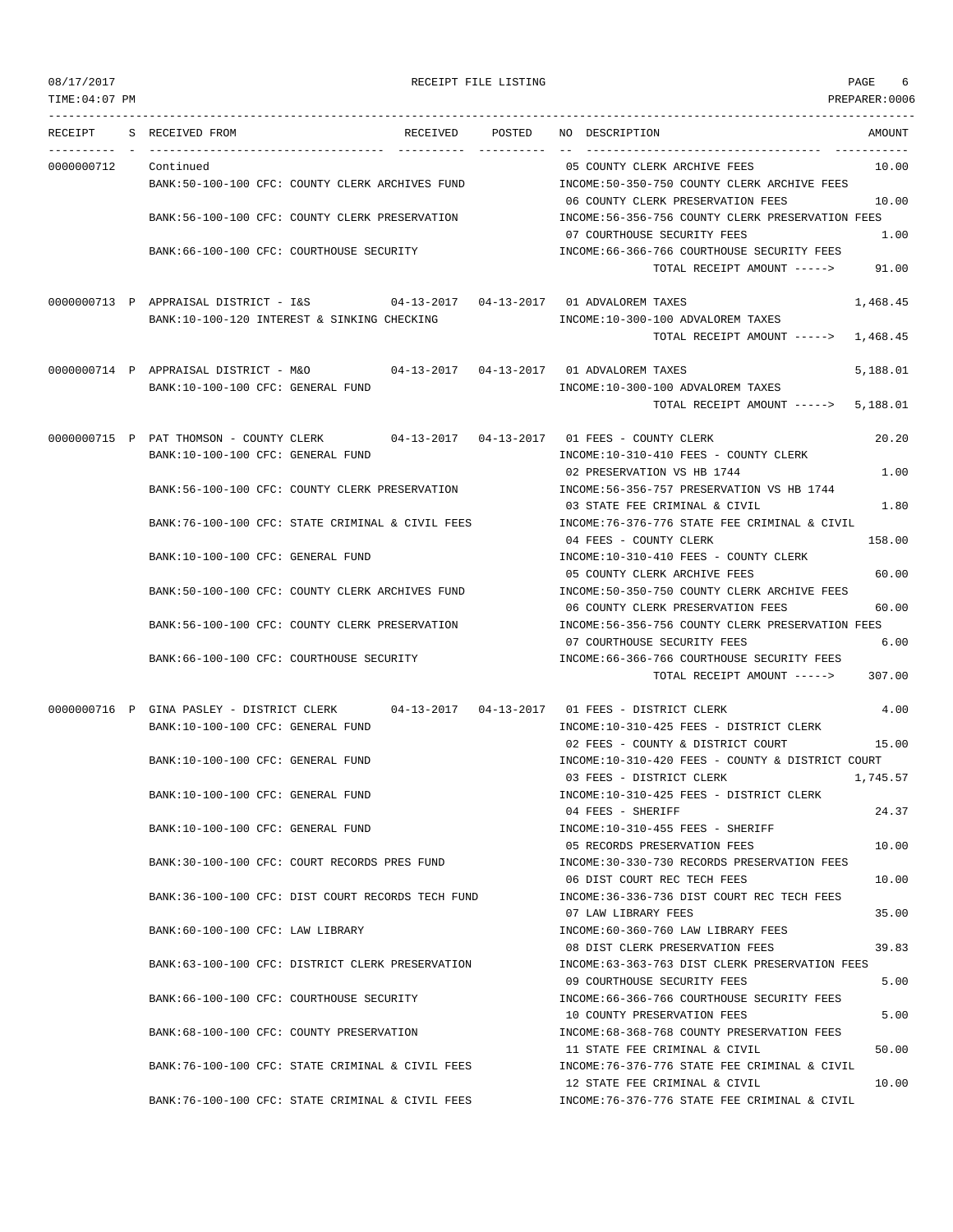| TIME:04:07 PM |                                          |                                                                                          |          |             |                                                                                                          | PREPARER:0006 |
|---------------|------------------------------------------|------------------------------------------------------------------------------------------|----------|-------------|----------------------------------------------------------------------------------------------------------|---------------|
| RECEIPT       |                                          | S RECEIVED FROM                                                                          | RECEIVED | POSTED      | NO DESCRIPTION                                                                                           | AMOUNT        |
| 0000000716    |                                          | ----------------<br>Continued                                                            |          | ----------- | 13 STATE FEE CRIMINAL & CIVIL                                                                            | 5.00          |
|               |                                          | BANK:76-100-100 CFC: STATE CRIMINAL & CIVIL FEES                                         |          |             | INCOME:76-376-776 STATE FEE CRIMINAL & CIVIL                                                             |               |
|               |                                          | BANK:76-100-100 CFC: STATE CRIMINAL & CIVIL FEES                                         |          |             | 14 STATE FEE CRIMINAL & CIVIL<br>INCOME:76-376-776 STATE FEE CRIMINAL & CIVIL                            | 30.00         |
|               |                                          | BANK: 76-100-100 CFC: STATE CRIMINAL & CIVIL FEES                                        |          |             | 15 STATE FEE CRIMINAL & CIVIL<br>INCOME: 76-376-776 STATE FEE CRIMINAL & CIVIL<br>16 C&D COURT TECH FEES | 42.00<br>0.58 |
|               |                                          | BANK:33-100-100 CFC: C&D COURT TECHNOLOGY FUND                                           |          |             | INCOME: 33-333-733 C&D COURT TECH FEES<br>17 DRUG PROG CCP - 10% COUNTY                                  | 8.65          |
|               |                                          | BANK:10-100-100 CFC: GENERAL FUND                                                        |          |             | INCOME:10-300-202 DRUG PROG CCP - 10% COUNTY<br>TOTAL RECEIPT AMOUNT -----> 2,040.00                     |               |
|               |                                          | 0000000717 P H.T. FILLINGIM - SHERIFF 04-13-2017 04-13-2017 01 BAIL BOND FEES            |          |             |                                                                                                          | 2,000.00      |
|               |                                          | BANK:74-100-100 CFC: BAIL BOND FUND                                                      |          |             | INCOME: 74-374-774 BAIL BOND FEES                                                                        |               |
|               |                                          |                                                                                          |          |             | TOTAL RECEIPT AMOUNT ----->                                                                              | 2,000.00      |
|               |                                          | 0000000718 P HASKELL COUNTY                                                              |          |             | 04-13-2017  04-13-2017  01 SHERIFF - MISC INCOME                                                         | 1,280.00      |
|               |                                          | BANK:10-100-100 CFC: GENERAL FUND                                                        |          |             | INCOME:10-300-236 SHERIFF - MISC INCOME                                                                  |               |
|               |                                          |                                                                                          |          |             | TOTAL RECEIPT AMOUNT ----->                                                                              | 1,280.00      |
|               |                                          | 0000000721 P HEALTH & HUMAN SERVICES 04-10-2017 04-10-2017 01 DEPT OF AGING & DISABILITY |          |             |                                                                                                          | 1,272.15      |
|               |                                          | BANK:78-100-100 CFC: SENIOR CITIZENS                                                     |          |             | INCOME: 78-378-714 DEPT OF AGING & DISABILITY                                                            |               |
|               |                                          |                                                                                          |          |             | TOTAL RECEIPT AMOUNT $--- $ 1,272.15                                                                     |               |
|               |                                          | 0000000723 P EMILIA GARCIA - SENIOR CITIZENS 04-13-2017 04-24-2017 01 FOOD DONATIONS     |          |             |                                                                                                          | 56.25         |
|               |                                          | BANK: 78-100-100 CFC: SENIOR CITIZENS                                                    |          |             | INCOME: 78-378-712 FOOD DONATIONS                                                                        |               |
|               |                                          |                                                                                          |          |             | TOTAL RECEIPT AMOUNT ----->                                                                              | 56.25         |
|               |                                          | 0000000724 P PAT THOMSON - COUNTY CLERK 04-17-2017 04-25-2017 01 FEES - COUNTY CLERK     |          |             |                                                                                                          | 124.40        |
|               |                                          | BANK:10-100-100 CFC: GENERAL FUND                                                        |          |             | INCOME:10-310-410 FEES - COUNTY CLERK                                                                    |               |
|               |                                          | BANK:56-100-100 CFC: COUNTY CLERK PRESERVATION                                           |          |             | 02 COUNTY CLERK PRESERVATION FEES<br>INCOME: 56-356-756 COUNTY CLERK PRESERVATION FEES                   | 2.00          |
|               |                                          |                                                                                          |          |             | 03 STATE FEE CRIMINAL & CIVIL                                                                            | 3.60          |
|               |                                          | BANK:76-100-100 CFC: STATE CRIMINAL & CIVIL FEES                                         |          |             | INCOME:76-376-776 STATE FEE CRIMINAL & CIVIL                                                             |               |
|               |                                          | BANK:10-100-100 CFC: GENERAL FUND                                                        |          |             | 04 FEES - COUNTY CLERK<br>INCOME:10-310-410 FEES - COUNTY CLERK                                          | 352.50        |
|               |                                          |                                                                                          |          |             | 05 COUNTY CLERK ARCHIVE FEES                                                                             | 70.00         |
|               |                                          | BANK:50-100-100 CFC: COUNTY CLERK ARCHIVES FUND                                          |          |             | INCOME:50-350-750 COUNTY CLERK ARCHIVE FEES                                                              |               |
|               |                                          | BANK:56-100-100 CFC: COUNTY CLERK PRESERVATION                                           |          |             | 06 COUNTY CLERK PRESERVATION FEES<br>INCOME: 56-356-756 COUNTY CLERK PRESERVATION FEES                   | 70.00         |
|               |                                          |                                                                                          |          |             | 07 COURTHOUSE SECURITY FEES                                                                              | 7.00          |
|               |                                          | BANK:66-100-100 CFC: COURTHOUSE SECURITY                                                 |          |             | INCOME:66-366-766 COURTHOUSE SECURITY FEES                                                               |               |
|               |                                          |                                                                                          |          |             | TOTAL RECEIPT AMOUNT ----->                                                                              | 629.50        |
|               |                                          | 0000000725 P ANGIE PIPPIN - JP                                                           |          |             |                                                                                                          | 8.00          |
|               |                                          | BANK:10-100-100 CFC: GENERAL FUND                                                        |          |             | INCOME:10-300-216 JUROR REIMBURSEMENT                                                                    |               |
|               |                                          | REPORT-CODE-MONTH-TITLE:113-04-JURY REIM LINE 12                                         |          |             | 02 FEES - JP #1                                                                                          | 304.00        |
|               |                                          | BANK:10-100-100 CFC: GENERAL FUND                                                        |          |             | INCOME:10-310-430 FEES - JP #1                                                                           |               |
|               | REPORT-CODE-MONTH-TITLE:101-04-JP-LINE 1 |                                                                                          |          |             |                                                                                                          |               |
|               |                                          |                                                                                          |          |             | 03 COURTHOUSE SECURITY FEES                                                                              | 2.00          |
|               |                                          | BANK:66-100-100 CFC: COURTHOUSE SECURITY                                                 |          |             | INCOME:66-366-766 COURTHOUSE SECURITY FEES<br>04 STATE FEE CRIMINAL & CIVIL                              | 163.00        |
|               |                                          | BANK:76-100-100 CFC: STATE CRIMINAL & CIVIL FEES                                         |          |             | INCOME: 76-376-776 STATE FEE CRIMINAL & CIVIL                                                            |               |
|               |                                          |                                                                                          |          |             | 05 JUSTICE COURT TECH FEES                                                                               | 8.00          |
|               |                                          | BANK:82-100-100 CFC: JUSTICE COURT TECH CHECKING                                         |          |             | INCOME:82-380-820 JUSTICE COURT TECH FEES                                                                |               |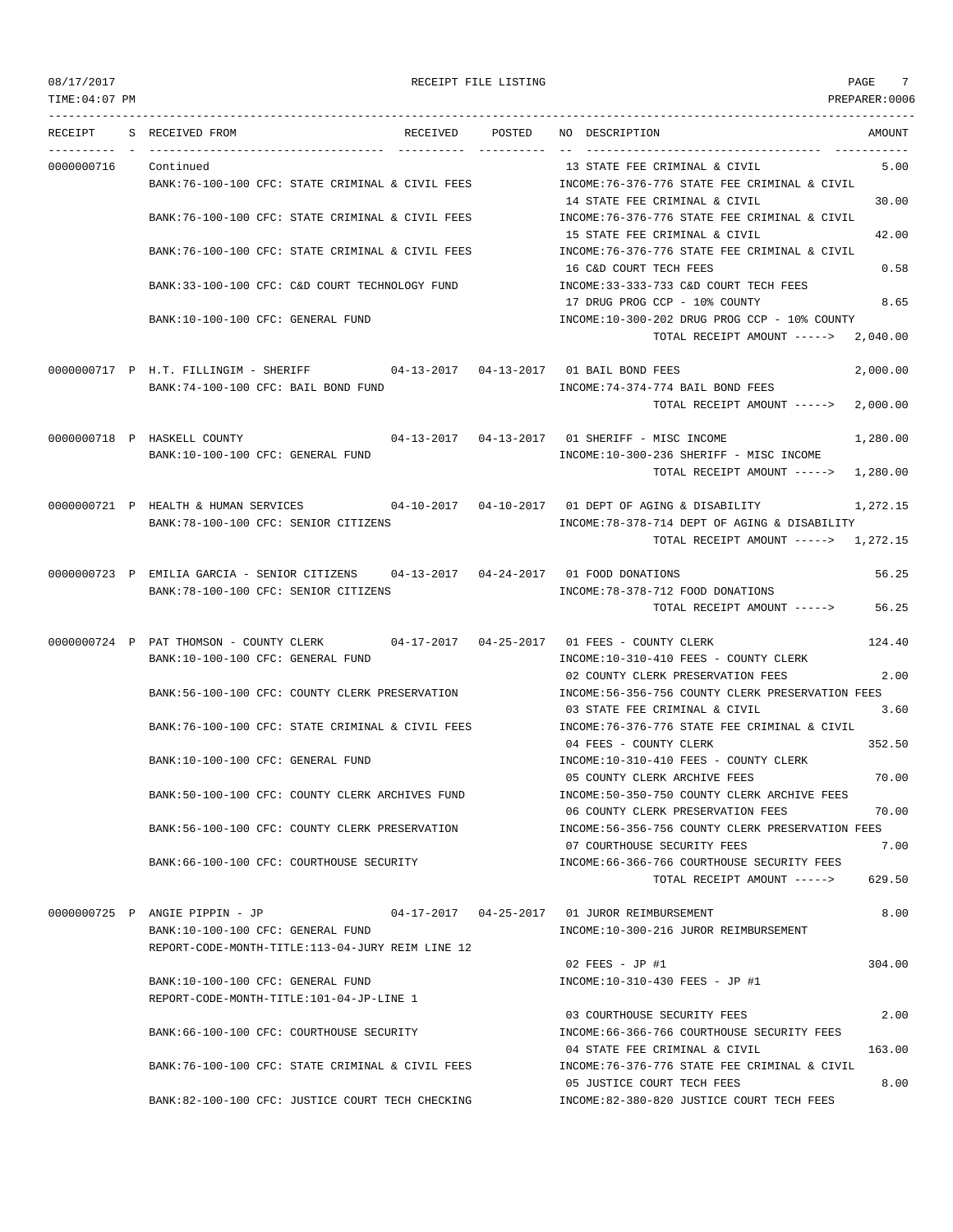| TIME:04:07 PM |                                                                                      |        |                                                                                   | PREPARER:0006 |
|---------------|--------------------------------------------------------------------------------------|--------|-----------------------------------------------------------------------------------|---------------|
| RECEIPT       | S RECEIVED FROM<br>RECEIVED                                                          | POSTED | NO DESCRIPTION<br>---------------------------------                               | AMOUNT        |
| 0000000725    | Continued                                                                            |        | 06 FEES - JP #1                                                                   | 100.00        |
|               | BANK:10-100-100 CFC: GENERAL FUND                                                    |        | INCOME:10-310-430 FEES - JP #1                                                    |               |
|               |                                                                                      |        | 07 STATE FEE CRIMINAL & CIVIL                                                     | 10.00         |
|               | BANK:76-100-100 CFC: STATE CRIMINAL & CIVIL FEES                                     |        | INCOME:76-376-776 STATE FEE CRIMINAL & CIVIL                                      |               |
|               |                                                                                      |        | 08 STATE FEE CRIMINAL & CIVIL                                                     | 25.00         |
|               | BANK:76-100-100 CFC: STATE CRIMINAL & CIVIL FEES                                     |        | INCOME: 76-376-776 STATE FEE CRIMINAL & CIVIL                                     |               |
|               | BANK:76-100-100 CFC: STATE CRIMINAL & CIVIL FEES                                     |        | 09 STATE FEE CRIMINAL & CIVIL<br>INCOME: 76-376-776 STATE FEE CRIMINAL & CIVIL    | 6.00          |
|               |                                                                                      |        | TOTAL RECEIPT AMOUNT ----->                                                       | 626.00        |
|               | 0000000726 P GINA PASLEY - DISTRICT CLERK                                            |        |                                                                                   | 2.00          |
|               | BANK:10-100-100 CFC: GENERAL FUND                                                    |        | INCOME:10-310-425 FEES - DISTRICT CLERK                                           |               |
|               |                                                                                      |        | 02 FEES - DISTRICT CLERK                                                          | 30.00         |
|               | BANK:10-100-100 CFC: GENERAL FUND                                                    |        | INCOME:10-310-425 FEES - DISTRICT CLERK                                           |               |
|               |                                                                                      |        | TOTAL RECEIPT AMOUNT ----->                                                       | 32.00         |
|               | 0000000727 P EMILIA GARCIA - SENIOR CITIZENS 04-18-2017 04-25-2017 01 FOOD DONATIONS |        |                                                                                   | 76.72         |
|               | BANK:78-100-100 CFC: SENIOR CITIZENS                                                 |        | INCOME: 78-378-712 FOOD DONATIONS                                                 |               |
|               |                                                                                      |        | TOTAL RECEIPT AMOUNT ----->                                                       | 76.72         |
|               | 0000000728 P PAT THOMSON - COUNTY CLERK 04-18-2017 04-25-2017 01 FEES - COUNTY CLERK |        |                                                                                   | 84.37         |
|               | BANK:10-100-100 CFC: GENERAL FUND                                                    |        | INCOME:10-310-410 FEES - COUNTY CLERK                                             |               |
|               |                                                                                      |        | 02 PRESERVATION VS HB 1744                                                        | 2.00          |
|               | BANK:56-100-100 CFC: COUNTY CLERK PRESERVATION                                       |        | INCOME: 56-356-757 PRESERVATION VS HB 1744                                        |               |
|               |                                                                                      |        | 03 STATE FEE CRIMINAL & CIVIL                                                     | 1.80          |
|               | BANK:76-100-100 CFC: STATE CRIMINAL & CIVIL FEES                                     |        | INCOME:76-376-776 STATE FEE CRIMINAL & CIVIL<br>04 STATE FEE CRIMINAL & CIVIL     | 1.83          |
|               | BANK:76-100-100 CFC: STATE CRIMINAL & CIVIL FEES                                     |        | INCOME: 76-376-776 STATE FEE CRIMINAL & CIVIL                                     |               |
|               |                                                                                      |        | 05 FEES - COUNTY CLERK                                                            | 279.00        |
|               | BANK:10-100-100 CFC: GENERAL FUND                                                    |        | INCOME:10-310-410 FEES - COUNTY CLERK                                             |               |
|               |                                                                                      |        | 06 COUNTY CLERK ARCHIVE FEES                                                      | 130.00        |
|               | BANK:50-100-100 CFC: COUNTY CLERK ARCHIVES FUND                                      |        | INCOME: 50-350-750 COUNTY CLERK ARCHIVE FEES<br>07 COUNTY CLERK PRESERVATION FEES | 130.00        |
|               | BANK:56-100-100 CFC: COUNTY CLERK PRESERVATION                                       |        | INCOME:56-356-756 COUNTY CLERK PRESERVATION FEES                                  |               |
|               |                                                                                      |        | 08 COURTHOUSE SECURITY FEES                                                       | 13.00         |
|               | BANK: 66-100-100 CFC: COURTHOUSE SECURITY                                            |        | INCOME:66-366-766 COURTHOUSE SECURITY FEES                                        |               |
|               |                                                                                      |        | TOTAL RECEIPT AMOUNT ----->                                                       | 642.00        |
|               | 0000000729 P ANGIE PIPPIN - JP                                                       |        |                                                                                   | 4.00          |
|               | BANK:10-100-100 CFC: GENERAL FUND                                                    |        | INCOME:10-300-216 JUROR REIMBURSEMENT                                             |               |
|               | REPORT-CODE-MONTH-TITLE:113-04-JURY REIM LINE 12                                     |        |                                                                                   |               |
|               |                                                                                      |        | 02 FEES - JP #1                                                                   | 59.50         |
|               | BANK:10-100-100 CFC: GENERAL FUND<br>REPORT-CODE-MONTH-TITLE:101-04-JP-LINE 1        |        | INCOME:10-310-430 FEES - JP #1                                                    |               |
|               |                                                                                      |        | 03 COURTHOUSE SECURITY FEES                                                       | 1.00          |
|               | BANK:66-100-100 CFC: COURTHOUSE SECURITY                                             |        | INCOME: 66-366-766 COURTHOUSE SECURITY FEES                                       |               |
|               |                                                                                      |        | 04 STATE FEE CRIMINAL & CIVIL                                                     | 81.50         |
|               | BANK:76-100-100 CFC: STATE CRIMINAL & CIVIL FEES                                     |        | INCOME:76-376-776 STATE FEE CRIMINAL & CIVIL                                      |               |
|               |                                                                                      |        | 05 JUSTICE COURT TECH FEES<br>INCOME:82-380-820 JUSTICE COURT TECH FEES           | 4.00          |
|               | BANK:82-100-100 CFC: JUSTICE COURT TECH CHECKING                                     |        | TOTAL RECEIPT AMOUNT ----->                                                       | 150.00        |
|               |                                                                                      |        |                                                                                   |               |
|               | 0000000730 P GINA PASLEY - DISTRICT CLERK                                            |        |                                                                                   | 2.00          |
|               | BANK:10-100-100 CFC: GENERAL FUND                                                    |        | INCOME:10-310-425 FEES - DISTRICT CLERK                                           |               |
|               |                                                                                      |        | TOTAL RECEIPT AMOUNT ----->                                                       | 2.00          |
|               | 0000000731 P PAT THOMSON - COUNTY CLERK                                              |        | 04-19-2017  04-25-2017  01 FEES - COUNTY CLERK                                    | 6.00          |
|               | BANK:10-100-100 CFC: GENERAL FUND                                                    |        | INCOME:10-310-410 FEES - COUNTY CLERK                                             |               |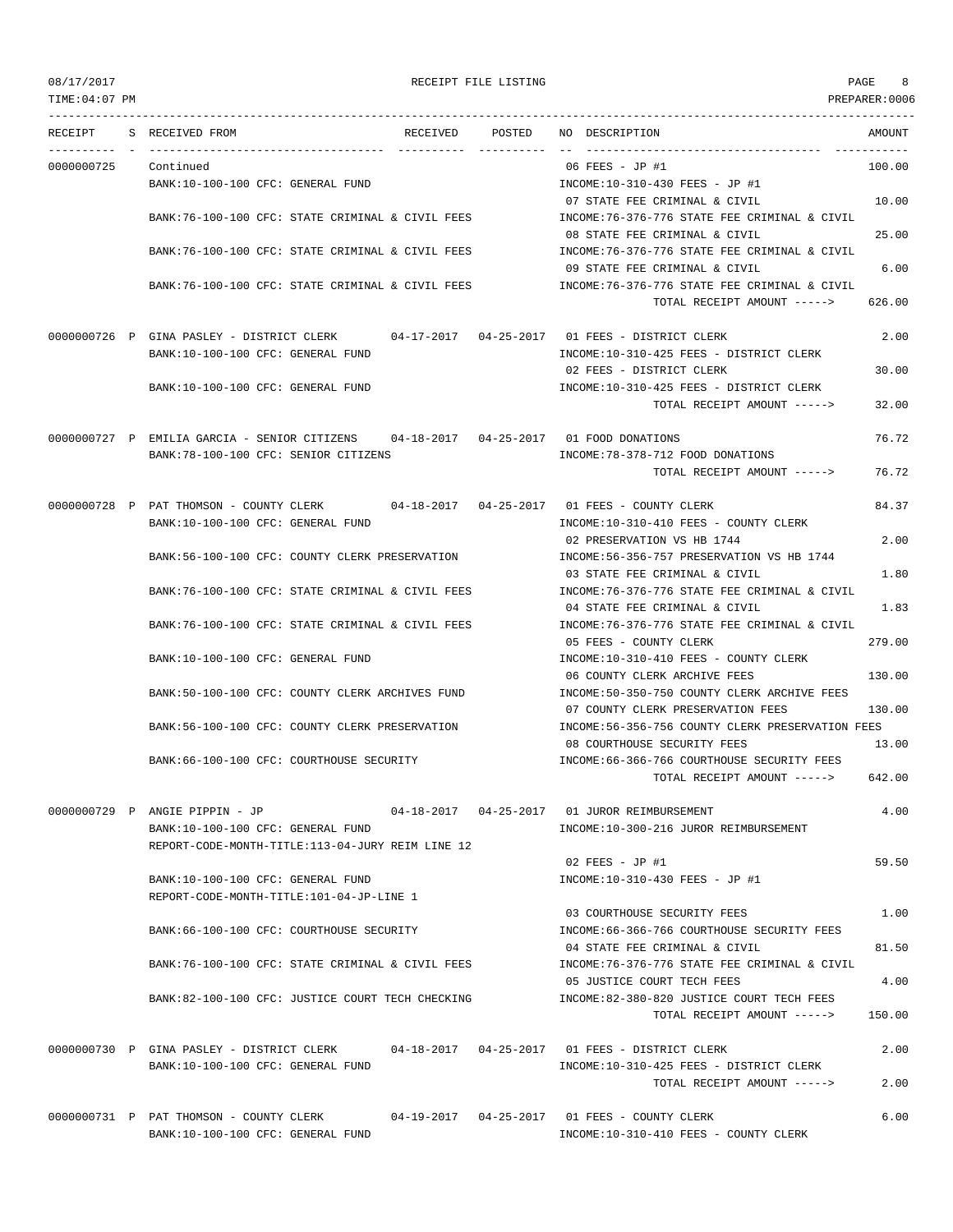TIME:04:07 PM PREPARER:0006

### 08/17/2017 RECEIPT FILE LISTING PAGE 9

--------------------------------------------------------------------------------------------------------------------------------- RECEIPT S RECEIVED FROM THE RECEIVED POSTED NO DESCRIPTION THE RECEIVED AMOUNT ---------- - ----------------------------------- ---------- ---------- -- ----------------------------------- ----------- 0000000731 Continued 02 FEES - COUNTY CLERK 26.00 BANK:10-100-100 CFC: GENERAL FUND INCOME:10-310-410 FEES - COUNTY CLERK 03 COUNTY CLERK ARCHIVE FEES 20.00 BANK:50-100-100 CFC: COUNTY CLERK ARCHIVES FUND INCOME:50-350-750 COUNTY CLERK ARCHIVE FEES 04 COUNTY CLERK PRESERVATION FEES 20.00 BANK:56-100-100 CFC: COUNTY CLERK PRESERVATION INCOME:56-356-756 COUNTY CLERK PRESERVATION FEES 05 COURTHOUSE SECURITY FEES 2.00 BANK:66-100-100 CFC: COURTHOUSE SECURITY INCOME:66-366-766 COURTHOUSE SECURITY FEES TOTAL RECEIPT AMOUNT -----> 74.00 0000000732 P ANGIE PIPPIN - JP 04-19-2017 04-25-2017 01 FEES - JP #1 14.09 BANK:10-100-100 CFC: GENERAL FUND INCOME:10-310-430 FEES - JP #1 REPORT-CODE-MONTH-TITLE:101-04-JP-LINE 1 02 COURTHOUSE SECURITY FEES 0.91 BANK:66-100-100 CFC: COURTHOUSE SECURITY INCOME:66-366-766 COURTHOUSE SECURITY FEES 03 STATE FEE CRIMINAL & CIVIL 34.09 BANK:76-100-100 CFC: STATE CRIMINAL & CIVIL FEES INCOME:76-376-776 STATE FEE CRIMINAL & CIVIL 04 JUSTICE COURT TECH FEES 0.91 BANK:82-100-100 CFC: JUSTICE COURT TECH CHECKING INCOME:82-380-820 JUSTICE COURT TECH FEES TOTAL RECEIPT AMOUNT -----> 50.00 0000000733 P EMILIA GARCIA - SENIOR CITIZENS 04-20-2017 04-25-2017 01 FOOD DONATIONS 49.75 BANK:78-100-100 CFC: SENIOR CITIZENS INCOME:78-378-712 FOOD DONATIONS TOTAL RECEIPT AMOUNT -----> 49.75 0000000734 P PAT THOMSON - COUNTY CLERK 04-20-2017 04-25-2017 01 FEES - COUNTY CLERK 20.17 BANK:10-100-100 CFC: GENERAL FUND INCOME:10-310-410 FEES - COUNTY CLERK 02 PRESERVATION VS HB 1744 1.00 BANK:56-100-100 CFC: COUNTY CLERK PRESERVATION INCOME:56-356-757 PRESERVATION VS HB 1744 03 STATE FEE CRIMINAL & CIVIL 1.83 BANK:76-100-100 CFC: STATE CRIMINAL & CIVIL FEES INCOME:76-376-776 STATE FEE CRIMINAL & CIVIL 04 FEES - COUNTY CLERK 78.00 BANK:10-100-100 CFC: GENERAL FUND **INCOME:10-310-410 FEES - COUNTY CLERK** 05 COUNTY CLERK ARCHIVE FEES 20.00 BANK:50-100-100 CFC: COUNTY CLERK ARCHIVES FUND INCOME:50-350-750 COUNTY CLERK ARCHIVE FEES 06 COUNTY CLERK PRESERVATION FEES 20.00 BANK:56-100-100 CFC: COUNTY CLERK PRESERVATION INCOME:56-356-756 COUNTY CLERK PRESERVATION FEES 07 COURTHOUSE SECURITY FEES 2.00 BANK:66-100-100 CFC: COURTHOUSE SECURITY INCOME:66-366-766 COURTHOUSE SECURITY FEES TOTAL RECEIPT AMOUNT -----> 143.00 0000000735 P ANGIE PIPPIN - JP 04-20-2017 04-25-2017 01 JUROR REIMBURSEMENT 4.00 BANK:10-100-100 CFC: GENERAL FUND INCOME:10-300-216 JUROR REIMBURSEMENT REPORT-CODE-MONTH-TITLE:113-04-JURY REIM LINE 12  $0.2$  FEES - JP #1 26.50 BANK:10-100-100 CFC: GENERAL FUND INCOME:10-310-430 FEES - JP #1 REPORT-CODE-MONTH-TITLE:101-04-JP-LINE 1 03 COURTHOUSE SECURITY FEES 1.00 BANK:66-100-100 CFC: COURTHOUSE SECURITY INCOME:66-366-766 COURTHOUSE SECURITY FEES 04 STATE FEE CRIMINAL & CIVIL 81.50 BANK:76-100-100 CFC: STATE CRIMINAL & CIVIL FEES **INCOME:76-376-776 STATE FEE CRIMINAL & CIVIL** 05 JUSTICE COURT TECH FEES 4.00 BANK:82-100-100 CFC: JUSTICE COURT TECH CHECKING INCOME:82-380-820 JUSTICE COURT TECH FEES TOTAL RECEIPT AMOUNT -----> 117.00 0000000736 P PAT THOMSON - COUNTY CLERK 04-21-2017 04-25-2017 01 FEES - COUNTY CLERK 46.20

BANK:10-100-100 CFC: GENERAL FUND INCOME:10-310-410 FEES - COUNTY CLERK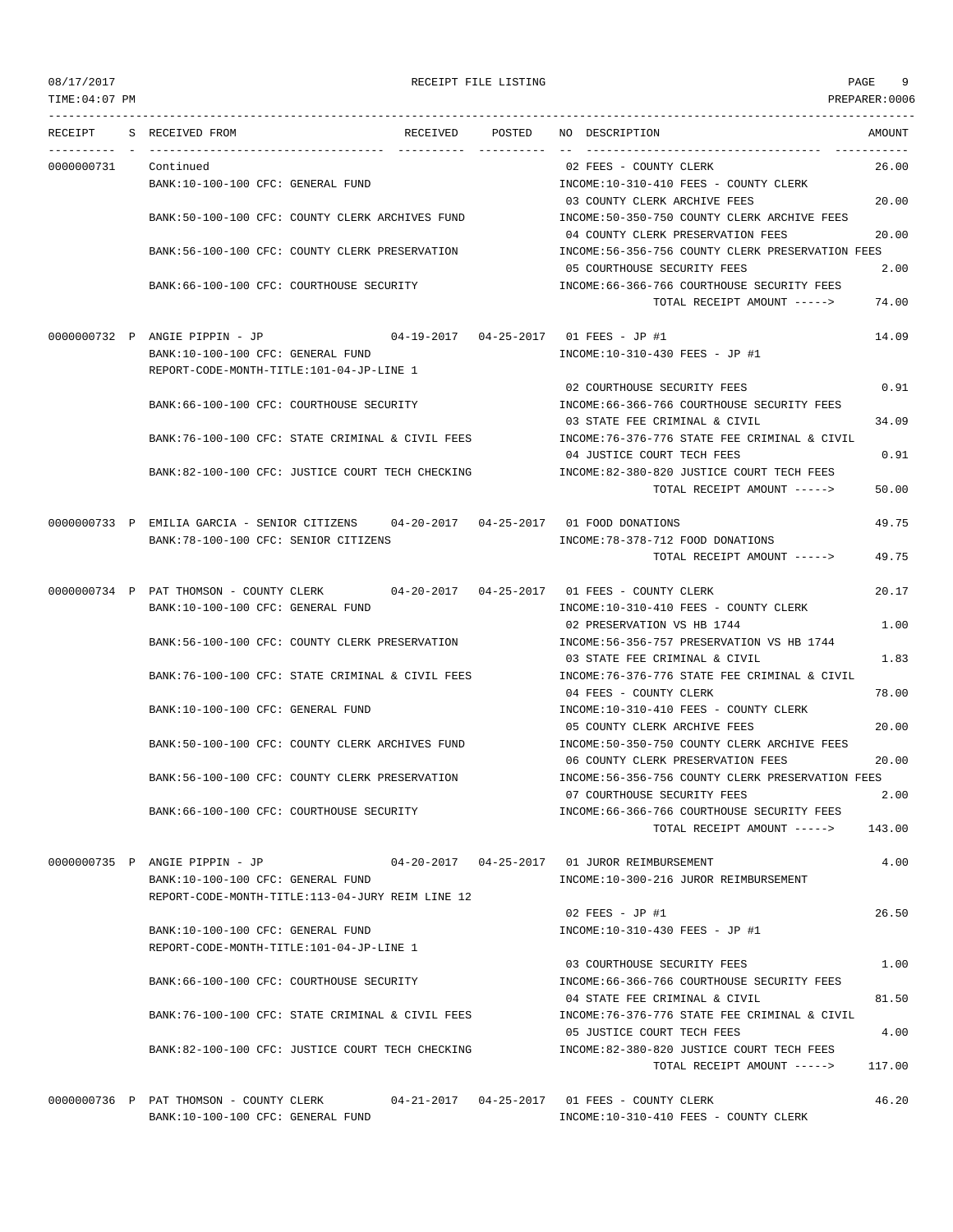TIME:04:07 PM PREPARER:0006 --------------------------------------------------------------------------------------------------------------------------------- RECEIPT S RECEIVED FROM THE RECEIVED POSTED NO DESCRIPTION THE RECEIVED AMOUNT ---------- - ----------------------------------- ---------- ---------- -- ----------------------------------- ----------- 0000000736 Continued 02 COUNTY CLERK PRESERVATION FEES 1.00 BANK:56-100-100 CFC: COUNTY CLERK PRESERVATION INCOME:56-356-756 COUNTY CLERK PRESERVATION FEES 03 STATE FEE CRIMINAL & CIVIL 1.80 BANK:76-100-100 CFC: STATE CRIMINAL & CIVIL FEES INCOME:76-376-776 STATE FEE CRIMINAL & CIVIL 04 FEES - COUNTY CLERK 239.75 BANK:10-100-100 CFC: GENERAL FUND INCOME:10-310-410 FEES - COUNTY CLERK 05 COUNTY CLERK ARCHIVE FEES 90.00 BANK:50-100-100 CFC: COUNTY CLERK ARCHIVES FUND INCOME:50-350-750 COUNTY CLERK ARCHIVE FEES 06 COUNTY CLERK PRESERVATION FEES 100.00 BANK:56-100-100 CFC: COUNTY CLERK PRESERVATION INCOME:56-356-756 COUNTY CLERK PRESERVATION FEES 07 COURTHOUSE SECURITY FEES 10.00 BANK:66-100-100 CFC: COURTHOUSE SECURITY INCOME:66-366-766 COURTHOUSE SECURITY FEES TOTAL RECEIPT AMOUNT -----> 488.75 0000000737 P ANGIE PIPPIN - JP 04-21-2017 04-25-2017 01 JUROR REIMBURSEMENT 8.00 BANK:10-100-100 CFC: GENERAL FUND INCOME:10-300-216 JUROR REIMBURSEMENT REPORT-CODE-MONTH-TITLE:113-04-JURY REIM LINE 12  $02$  FEES - JP #1 86.00 BANK:10-100-100 CFC: GENERAL FUND INCOME:10-310-430 FEES - JP #1 REPORT-CODE-MONTH-TITLE:101-04-JP-LINE 1 03 COURTHOUSE SECURITY FEES 2.00 BANK:66-100-100 CFC: COURTHOUSE SECURITY INCOME:66-366-766 COURTHOUSE SECURITY FEES 04 STATE FEE CRIMINAL & CIVIL 163.00 BANK:76-100-100 CFC: STATE CRIMINAL & CIVIL FEES INCOME:76-376-776 STATE FEE CRIMINAL & CIVIL 05 JUSTICE COURT TECH FEES 8.00 BANK:82-100-100 CFC: JUSTICE COURT TECH CHECKING INCOME:82-380-820 JUSTICE COURT TECH FEES TOTAL RECEIPT AMOUNT -----> 267.00 0000000738 P EMILIA GARCIA - SENIOR CITIZENS 04-21-2017 04-25-2017 01 FOOD DONATIONS 55.50 BANK:78-100-100 CFC: SENIOR CITIZENS INCOME:78-378-712 FOOD DONATIONS TOTAL RECEIPT AMOUNT -----> 55.50 0000000739 P ANGIE PIPPIN - JP 04-24-2017 04-25-2017 01 JUROR REIMBURSEMENT 4.00 BANK:10-100-100 CFC: GENERAL FUND INCOME:10-300-216 JUROR REIMBURSEMENT REPORT-CODE-MONTH-TITLE:113-04-JURY REIM LINE 12 02 FEES - JP #1 79.50 BANK:10-100-100 CFC: GENERAL FUND INCOME:10-310-430 FEES - JP #1 REPORT-CODE-MONTH-TITLE:101-04-JP-LINE 1 03 COURTHOUSE SECURITY FEES 1.00 BANK:66-100-100 CFC: COURTHOUSE SECURITY **INCOME:66-366-766 COURTHOUSE SECURITY FEES** 04 STATE FEE CRIMINAL & CIVIL 81.50 BANK:76-100-100 CFC: STATE CRIMINAL & CIVIL FEES INCOME:76-376-776 STATE FEE CRIMINAL & CIVIL 05 JUSTICE COURT TECH FEES 4.00 BANK:82-100-100 CFC: JUSTICE COURT TECH CHECKING INCOME:82-380-820 JUSTICE COURT TECH FEES  $TOTAI$ , RECEIPT AMOUNT  $---2$  170.00 0000000740 P PAT THOMSON - COUNTY CLERK 04-24-2017 04-25-2017 01 FEES - COUNTY CLERK 26.17 BANK:10-100-100 CFC: GENERAL FUND INCOME:10-310-410 FEES - COUNTY CLERK 02 PRESERVATION VS HB 1744 2.00 BANK:56-100-100 CFC: COUNTY CLERK PRESERVATION INCOME:56-356-757 PRESERVATION VS HB 1744 03 COURTHOUSE SECURITY FEES 1.83 BANK:66-100-100 CFC: COURTHOUSE SECURITY INCOME:66-366-766 COURTHOUSE SECURITY FEES 04 FEES - COUNTY CLERK 9.00 BANK:10-100-100 CFC: GENERAL FUND SALL AND SERVICING COUNTY CLERK THE SOUNTY CLERK 05 COUNTY CLERK ARCHIVE FEES 10.00 BANK:50-100-100 CFC: COUNTY CLERK ARCHIVES FUND INCOME:50-350-750 COUNTY CLERK ARCHIVE FEES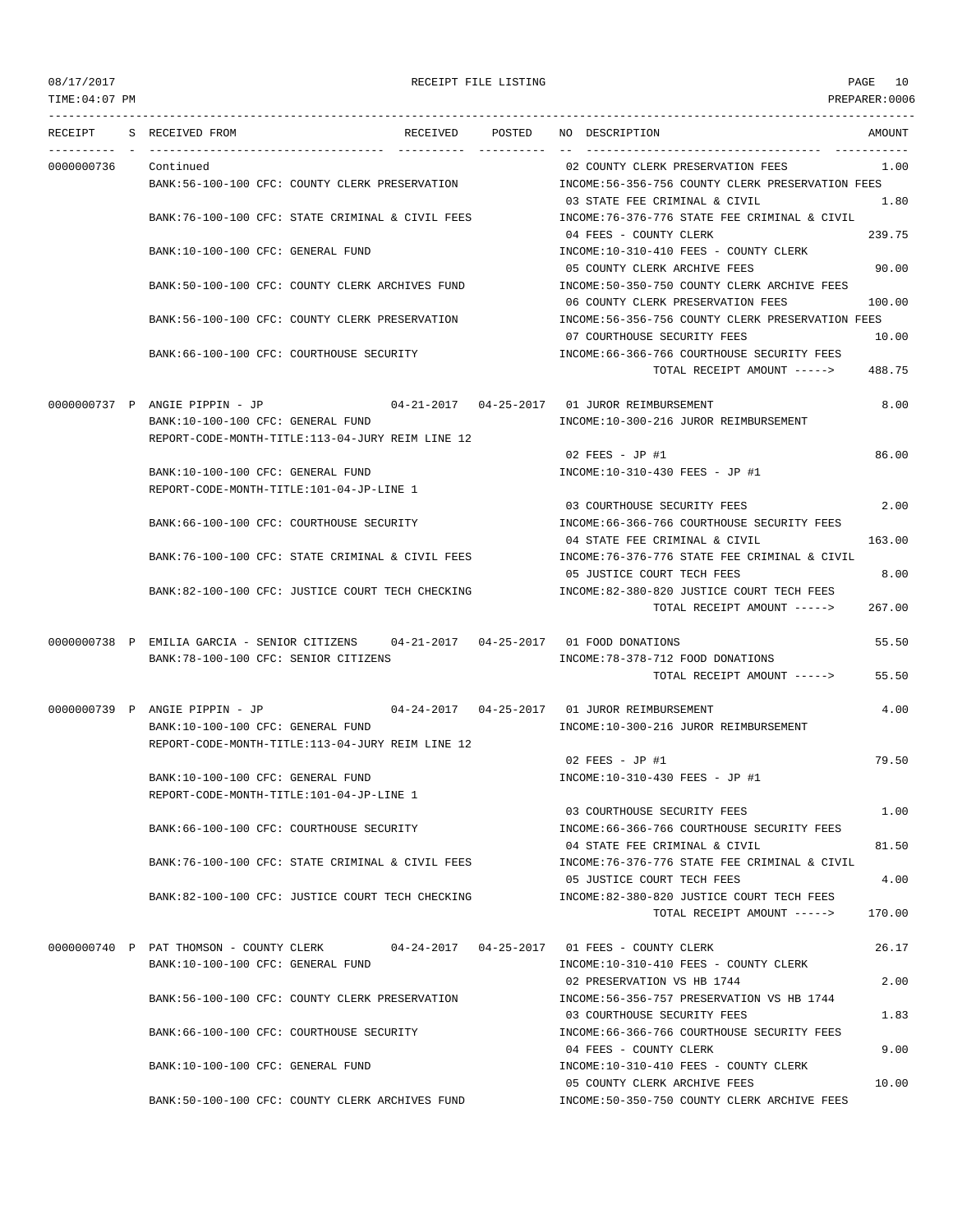| 08/17/2017 | RECEIPT FILE LISTING | PAGE | - - |
|------------|----------------------|------|-----|
|------------|----------------------|------|-----|

| RECEIPT    | S RECEIVED FROM<br>-------- - ---------------                                                  | RECEIVED | POSTED | NO DESCRIPTION                                                                       | AMOUNT   |
|------------|------------------------------------------------------------------------------------------------|----------|--------|--------------------------------------------------------------------------------------|----------|
| 0000000740 | Continued                                                                                      |          |        | 06 COUNTY CLERK PRESERVATION FEES                                                    | 10.00    |
|            | BANK: 56-100-100 CFC: COUNTY CLERK PRESERVATION                                                |          |        | INCOME:56-356-756 COUNTY CLERK PRESERVATION FEES                                     |          |
|            | BANK:66-100-100 CFC: COURTHOUSE SECURITY                                                       |          |        | 07 COURTHOUSE SECURITY FEES<br>INCOME:66-366-766 COURTHOUSE SECURITY FEES            | 1.00     |
|            |                                                                                                |          |        | TOTAL RECEIPT AMOUNT ----->                                                          | 60.00    |
|            | 0000000741 P GINA PASLEY - DISTRICT CLERK 04-24-2017 04-25-2017 01 FEES - DISTRICT CLERK       |          |        |                                                                                      | 6.00     |
|            | BANK:10-100-100 CFC: GENERAL FUND                                                              |          |        | INCOME:10-310-425 FEES - DISTRICT CLERK                                              |          |
|            |                                                                                                |          |        | TOTAL RECEIPT AMOUNT ----->                                                          | 6.00     |
|            | 0000000742 P TAC PRIVATE SOURCE FUND                                                           |          |        |                                                                                      | 145.00   |
|            | BANK:10-100-100 CFC: GENERAL FUND                                                              |          |        | INCOME:10-400-300 TRAVEL & SCHOOL                                                    |          |
|            |                                                                                                |          |        | TOTAL RECEIPT AMOUNT ----->                                                          | 145.00   |
|            | 0000000743 P JONNYE GIBSON - TAX COLLECTOR                                                     |          |        |                                                                                      | 120.00   |
|            | BANK:10-100-100 CFC: GENERAL FUND                                                              |          |        | INCOME:10-310-447 FEES - TITLE                                                       |          |
|            |                                                                                                |          |        | TOTAL RECEIPT AMOUNT ----->                                                          | 120.00   |
|            | 0000000744 P JONNYE GIBSON - TAX COLLECTOR 04-24-2017 04-25-2017 01 MOTOR VEHICLE REGISTRATION |          |        |                                                                                      | 1,772.11 |
|            | BANK:11-100-100 CFC: ROAD & BRIDGE PRECINCT 1                                                  |          |        | INCOME:11-311-110 MOTOR VEHICLE REGISTRATION                                         |          |
|            |                                                                                                |          |        | 02 MOTOR VEHICLE REGISTRATION                                                        | 1,772.11 |
|            | BANK:12-100-100 CFC: ROAD & BRIDGE PRECINCT 2                                                  |          |        | INCOME:12-312-110 MOTOR VEHICLE REGISTRATION<br>03 MOTOR VEHICLE REGISTRATION        | 1,772.11 |
|            | BANK:13-100-100 CFC: ROAD & BRIDGE PRECINCT 3                                                  |          |        | INCOME:13-313-110 MOTOR VEHICLE REGISTRATION                                         |          |
|            |                                                                                                |          |        | 04 MOTOR VEHICLE REGISTRATION                                                        | 1,772.10 |
|            | BANK:14-100-100 CFC: ROAD & BRIDGE PRECINCT 4                                                  |          |        | INCOME:14-314-110 MOTOR VEHICLE REGISTRATION<br>TOTAL RECEIPT AMOUNT -----> 7,088.43 |          |
|            |                                                                                                |          |        |                                                                                      |          |
|            | 0000000745 P JONNYE GIBSON - TAX COLLECTOR 04-24-2017 04-25-2017 01 MOTOR VEHICLE REGISTRATION |          |        |                                                                                      | 1,024.66 |
|            | BANK:11-100-100 CFC: ROAD & BRIDGE PRECINCT 1                                                  |          |        | INCOME:11-311-110 MOTOR VEHICLE REGISTRATION<br>02 MOTOR VEHICLE REGISTRATION        | 1,024.66 |
|            | BANK:12-100-100 CFC: ROAD & BRIDGE PRECINCT 2                                                  |          |        | INCOME:12-312-110 MOTOR VEHICLE REGISTRATION                                         |          |
|            |                                                                                                |          |        | 03 MOTOR VEHICLE REGISTRATION                                                        | 1,024.66 |
|            | BANK:13-100-100 CFC: ROAD & BRIDGE PRECINCT 3                                                  |          |        | INCOME:13-313-110 MOTOR VEHICLE REGISTRATION<br>04 MOTOR VEHICLE REGISTRATION        | 1,024.65 |
|            | BANK:14-100-100 CFC: ROAD & BRIDGE PRECINCT 4                                                  |          |        | INCOME:14-314-110 MOTOR VEHICLE REGISTRATION                                         |          |
|            |                                                                                                |          |        | TOTAL RECEIPT AMOUNT -----> 4,098.63                                                 |          |
|            | 0000000746 P APPRAISAL DISTRICT - M&O                                                          |          |        |                                                                                      | 3,442.68 |
|            | BANK:10-100-100 CFC: GENERAL FUND                                                              |          |        | INCOME:10-300-100 ADVALOREM TAXES                                                    |          |
|            |                                                                                                |          |        | TOTAL RECEIPT AMOUNT ----->                                                          | 3,442.68 |
|            |                                                                                                |          |        |                                                                                      | 1,006.62 |
|            | BANK:10-100-120 INTEREST & SINKING CHECKING                                                    |          |        | INCOME:10-300-100 ADVALOREM TAXES                                                    |          |
|            |                                                                                                |          |        | TOTAL RECEIPT AMOUNT -----> 1,006.62                                                 |          |
|            | 0000000748 P SOUTHERN TIRE MART LLC                                                            |          |        | 04-24-2017  04-25-2017  01 TIRES & TUBES                                             | 377.68   |
|            | BANK:12-100-100 CFC: ROAD & BRIDGE PRECINCT 2                                                  |          |        | INCOME:12-612-725 TIRES & TUBES                                                      |          |
|            |                                                                                                |          |        | TOTAL RECEIPT AMOUNT ----->                                                          | 377.68   |
|            | 0000000749 P PAT THOMSON - COUNTY CLERK                                                        |          |        |                                                                                      | 186.40   |
|            | BANK:10-100-100 CFC: GENERAL FUND                                                              |          |        | INCOME:10-310-410 FEES - COUNTY CLERK                                                |          |
|            |                                                                                                |          |        | 02 PRESERVATION VS HB 1744                                                           | 6.00     |
|            | BANK:56-100-100 CFC: COUNTY CLERK PRESERVATION                                                 |          |        | INCOME: 56-356-757 PRESERVATION VS HB 1744<br>03 STATE FEE CRIMINAL & CIVIL          | 3.60     |
|            | BANK:76-100-100 CFC: STATE CRIMINAL & CIVIL FEES                                               |          |        | INCOME:76-376-776 STATE FEE CRIMINAL & CIVIL                                         |          |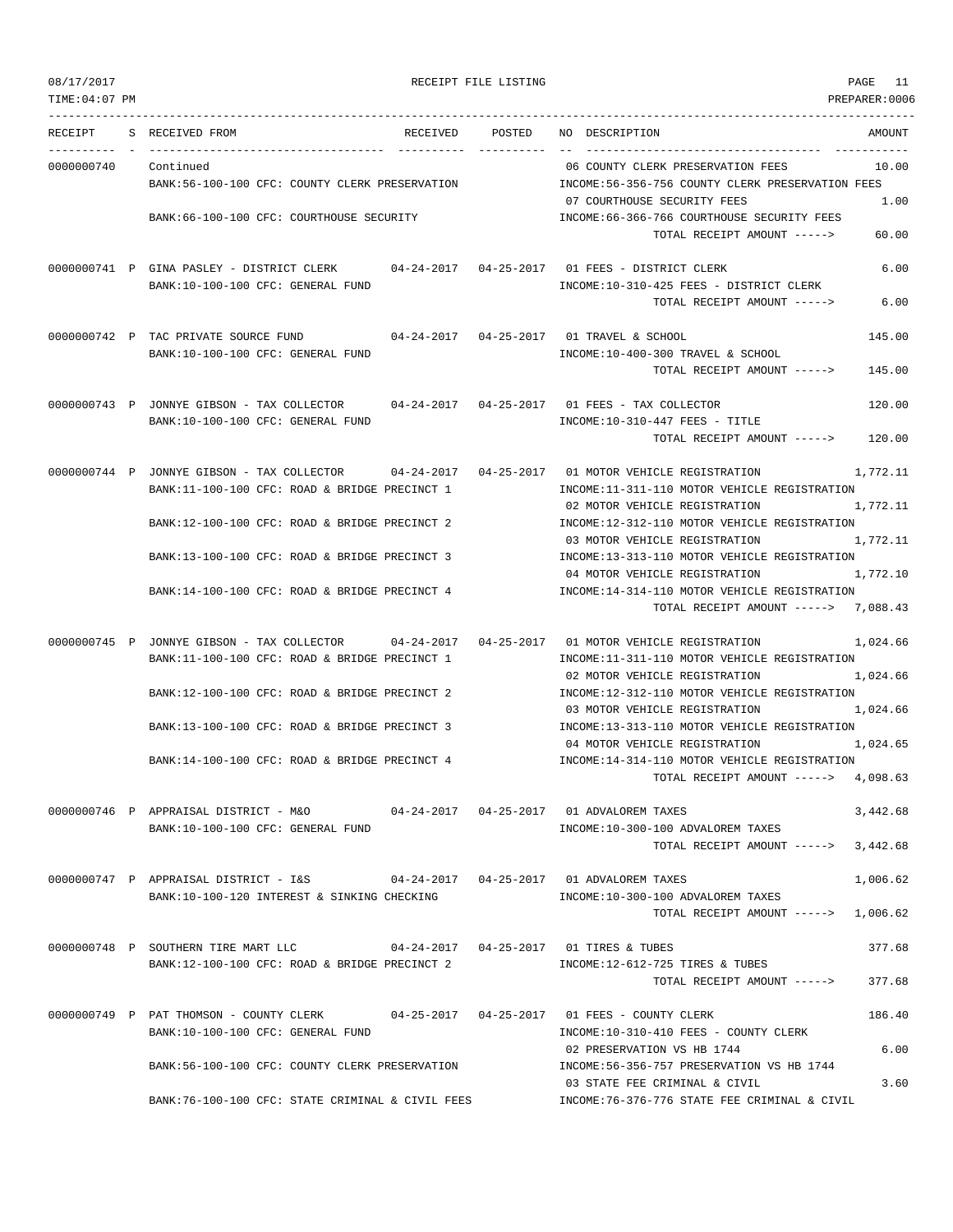TIME:04:07 PM PREPARER:0006

### 08/17/2017 RECEIPT FILE LISTING PAGE 12

--------------------------------------------------------------------------------------------------------------------------------- RECEIPT S RECEIVED FROM RECEIVED POSTED NO DESCRIPTION AMOUNT ---------- - ----------------------------------- ---------- ---------- -- ----------------------------------- ----------- 0000000749 Continued 04 FEES - COUNTY CLERK 2.00 BANK:10-100-100 CFC: GENERAL FUND INCOME:10-310-410 FEES - COUNTY CLERK 05 FEES - COUNTY CLERK 55.00 BANK:10-100-100 CFC: GENERAL FUND INCOME:10-310-410 FEES - COUNTY CLERK 06 COUNTY CLERK ARCHIVE FEES 110.00 BANK:50-100-100 CFC: COUNTY CLERK ARCHIVES FUND INCOME:50-350-750 COUNTY CLERK ARCHIVE FEES 07 COUNTY CLERK PRESERVATION FEES 110.00 BANK:56-100-100 CFC: COUNTY CLERK PRESERVATION INCOME:56-356-756 COUNTY CLERK PRESERVATION FEES 08 COURTHOUSE SECURITY FEES 11.00 BANK:66-100-100 CFC: COURTHOUSE SECURITY **INCOME:66-366-766 COURTHOUSE SECURITY FEES** TOTAL RECEIPT AMOUNT -----> 484.00 0000000750 P GINA PASLEY - DISTRICT CLERK 04-25-2017 04-25-2017 01 FEES - DISTRICT CLERK 4.00 BANK:10-100-100 CFC: GENERAL FUND INCOME:10-310-425 FEES - DISTRICT CLERK TOTAL RECEIPT AMOUNT -----> 4.00 0000000751 P PAT THOMSON - COUNTY CLERK 04-26-2017 04-26-2017 01 FEES - COUNTY CLERK 40.37 BANK:10-100-100 CFC: GENERAL FUND INCOME:10-310-410 FEES - COUNTY CLERK 02 PRESERVATION VS HB 1744 2.00 BANK:56-100-100 CFC: COUNTY CLERK PRESERVATION INCOME:56-356-757 PRESERVATION VS HB 1744 03 STATE FEE CRIMINAL & CIVIL 1.80 BANK:76-100-100 CFC: STATE CRIMINAL & CIVIL FEES INCOME:76-376-776 STATE FEE CRIMINAL & CIVIL 04 STATE FEE CRIMINAL & CIVIL 1.83 BANK:76-100-100 CFC: STATE CRIMINAL & CIVIL FEES INCOME:76-376-776 STATE FEE CRIMINAL & CIVIL 05 FEES - COUNTY CLERK 35.00 BANK:10-100-100 CFC: GENERAL FUND INCOME:10-310-410 FEES - COUNTY CLERK 06 COUNTY CLERK ARCHIVE FEES 30.00 BANK:50-100-100 CFC: COUNTY CLERK ARCHIVES FUND INCOME:50-350-750 COUNTY CLERK ARCHIVE FEES 07 COUNTY CLERK PRESERVATION FEES 30.00 BANK:56-100-100 CFC: COUNTY CLERK PRESERVATION INCOME:56-356-756 COUNTY CLERK PRESERVATION FEES 08 COURTHOUSE SECURITY FEES 3.00 BANK:66-100-100 CFC: COURTHOUSE SECURITY **INCOME:66-366-766 COURTHOUSE SECURITY** FEES TOTAL RECEIPT AMOUNT -----> 144.00 0000000752 P ANGIE PIPPIN - JP 04-25-2017 04-26-2017 01 JUROR REIMBURSEMENT 3.92 BANK:10-100-100 CFC: GENERAL FUND INCOME:10-300-216 JUROR REIMBURSEMENT REPORT-CODE-MONTH-TITLE:113-04-JURY REIM LINE 12  $02$  FEES - JD #1  $11.40$ BANK:10-100-100 CFC: GENERAL FUND INCOME:10-310-430 FEES - JP #1 REPORT-CODE-MONTH-TITLE:101-04-JP-LINE 1 03 COURTHOUSE SECURITY FEES 0.98 BANK:66-100-100 CFC: COURTHOUSE SECURITY INCOME:66-366-766 COURTHOUSE SECURITY FEES 04 PARKS & WILDLIFE 79.78 BANK:76-100-100 CFC: STATE CRIMINAL & CIVIL FEES INCOME:76-376-704 PARKS & WILDLIFE 05 JUSTICE COURT TECH FEES 3.92 BANK:82-100-100 CFC: JUSTICE COURT TECH CHECKING INCOME:82-380-820 JUSTICE COURT TECH FEES TOTAL RECEIPT AMOUNT -----> 100.00 0000000753 P ANGIE PIPPIN - JP 04-26-2017 04-26-2017 01 JUROR REIMBURSEMENT 7.25 BANK:10-100-100 CFC: GENERAL FUND INCOME:10-300-216 JUROR REIMBURSEMENT REPORT-CODE-MONTH-TITLE:113-04-JURY REIM LINE 12  $0.2$  FEES - JP #1 94.68 BANK:10-100-100 CFC: GENERAL FUND INCOME:10-310-430 FEES - JP #1 REPORT-CODE-MONTH-TITLE:101-04-JP-LINE 1 03 COURTHOUSE SECURITY FEES 1.80 BANK:66-100-100 CFC: COURTHOUSE SECURITY INCOME:66-366-766 COURTHOUSE SECURITY FEES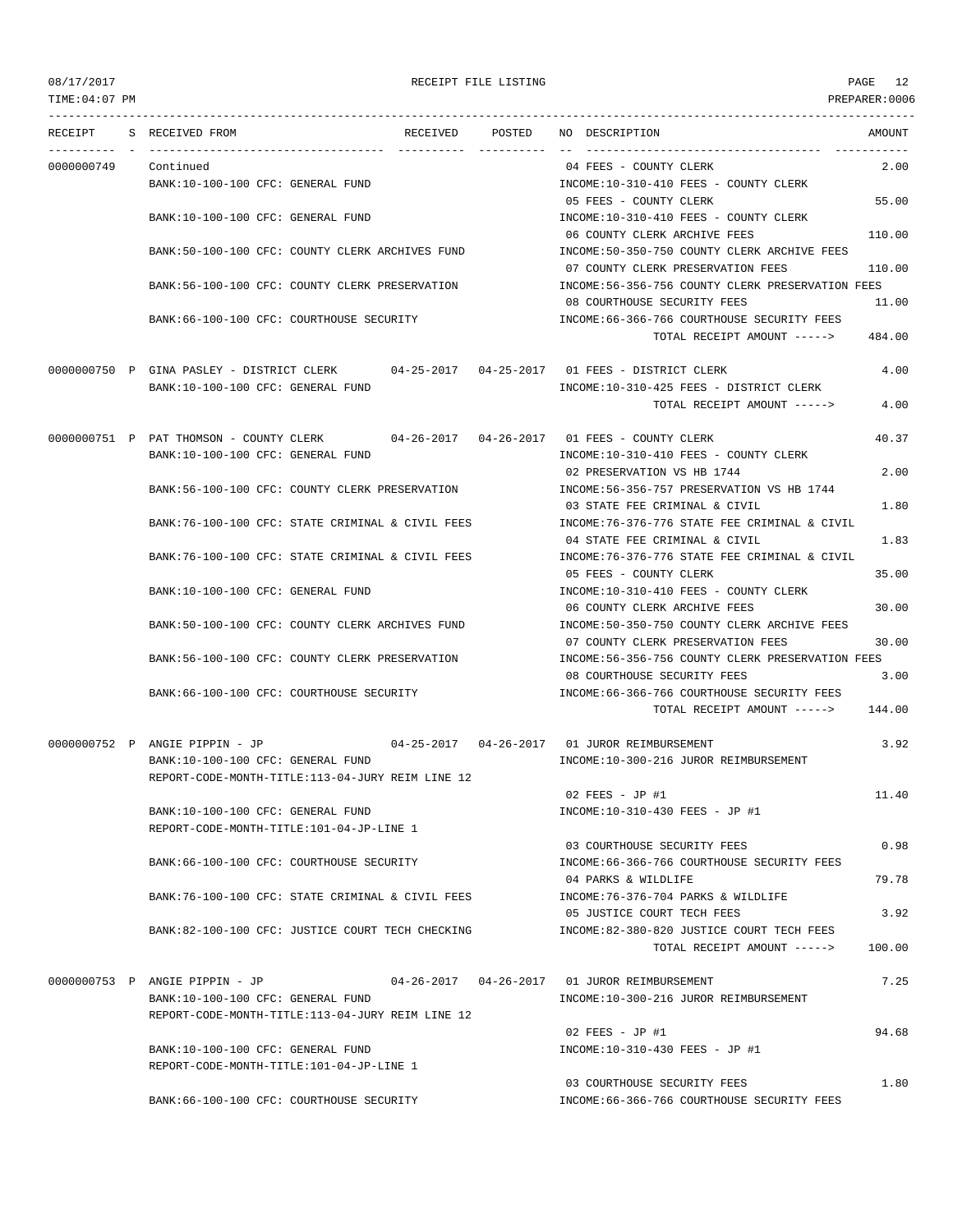| 08/17/2017<br>TIME: 04:07 PM |                                                                                           | RECEIPT FILE LISTING |                                                                                | PAGE 13<br>PREPARER: 0006 |
|------------------------------|-------------------------------------------------------------------------------------------|----------------------|--------------------------------------------------------------------------------|---------------------------|
|                              | RECEIPT S RECEIVED FROM                                                                   | RECEIVED POSTED      | NO DESCRIPTION                                                                 | AMOUNT                    |
| 0000000753                   | Continued                                                                                 |                      | 04 STATE FEE CRIMINAL & CIVIL                                                  | 134.02                    |
|                              | BANK:76-100-100 CFC: STATE CRIMINAL & CIVIL FEES                                          |                      | INCOME:76-376-776 STATE FEE CRIMINAL & CIVIL                                   |                           |
|                              |                                                                                           |                      | 05 JUSTICE COURT TECH FEES                                                     | 7.25                      |
|                              | BANK:82-100-100 CFC: JUSTICE COURT TECH CHECKING                                          |                      | INCOME:82-380-820 JUSTICE COURT TECH FEES                                      |                           |
|                              | BANK:76-100-100 CFC: STATE CRIMINAL & CIVIL FEES                                          |                      | 06 STATE FEE CRIMINAL & CIVIL<br>INCOME: 76-376-776 STATE FEE CRIMINAL & CIVIL | 41.00                     |
|                              |                                                                                           |                      | TOTAL RECEIPT AMOUNT ----->                                                    | 286.00                    |
|                              | 0000000754 P PAT THOMSON - COUNTY CLERK 04-27-2017 04-27-2017 01 FEES - COUNTY CLERK      |                      |                                                                                | 20.20                     |
|                              | BANK:10-100-100 CFC: GENERAL FUND                                                         |                      | INCOME:10-310-410 FEES - COUNTY CLERK                                          |                           |
|                              |                                                                                           |                      | 02 COUNTY CLERK PRESERVATION FEES                                              | 1.00                      |
|                              | BANK:56-100-100 CFC: COUNTY CLERK PRESERVATION                                            |                      | INCOME:56-356-756 COUNTY CLERK PRESERVATION FEES                               |                           |
|                              |                                                                                           |                      | 03 STATE FEE CRIMINAL & CIVIL                                                  | 1.80                      |
|                              | BANK:76-100-100 CFC: STATE CRIMINAL & CIVIL FEES                                          |                      | INCOME: 76-376-776 STATE FEE CRIMINAL & CIVIL                                  |                           |
|                              |                                                                                           |                      | 04 FEES - COUNTY CLERK                                                         | 173.00                    |
|                              | BANK:10-100-100 CFC: GENERAL FUND                                                         |                      | INCOME:10-310-410 FEES - COUNTY CLERK<br>05 COUNTY CLERK ARCHIVE FEES          | 190.00                    |
|                              | BANK:50-100-100 CFC: COUNTY CLERK ARCHIVES FUND                                           |                      | INCOME:50-350-750 COUNTY CLERK ARCHIVE FEES                                    |                           |
|                              |                                                                                           |                      | 06 COUNTY CLERK PRESERVATION FEES                                              | 190.00                    |
|                              | BANK:56-100-100 CFC: COUNTY CLERK PRESERVATION                                            |                      | INCOME:56-356-756 COUNTY CLERK PRESERVATION FEES                               |                           |
|                              |                                                                                           |                      | 07 COURTHOUSE SECURITY FEES                                                    | 19.00                     |
|                              | BANK:66-100-100 CFC: COURTHOUSE SECURITY                                                  |                      | INCOME: 66-366-766 COURTHOUSE SECURITY FEES                                    |                           |
|                              |                                                                                           |                      | TOTAL RECEIPT AMOUNT ----->                                                    | 595.00                    |
|                              | 0000000755 P SUNOCO PARTNERS MARKETING $04-27-2017$ $04-27-2017$ 01 OIL & GAS INCOME      |                      |                                                                                | 24.87                     |
|                              | BANK:10-100-100 CFC: GENERAL FUND                                                         |                      | INCOME:10-300-204 OIL & GAS INCOME                                             |                           |
|                              |                                                                                           |                      | TOTAL RECEIPT AMOUNT ----->                                                    | 24.87                     |
|                              | 0000000769 P BANK INTEREST                                                                |                      |                                                                                | 227.82                    |
|                              | BANK:10-100-100 CFC: GENERAL FUND                                                         |                      | INCOME:10-300-180 INTEREST EARNED                                              |                           |
|                              |                                                                                           |                      | 02 COURT RECORDS PRESERVATION                                                  | 0.09                      |
|                              | BANK:30-100-100 CFC: COURT RECORDS PRES FUND                                              |                      | INCOME: 30-330-180 INTEREST EARNED                                             |                           |
|                              |                                                                                           |                      | 03 DISTRICT COURT TECH FUND                                                    | 0.04                      |
|                              | BANK:36-100-100 CFC: DIST COURT RECORDS TECH FUND                                         |                      | INCOME: 36-336-180 INTEREST EARNED                                             |                           |
|                              | BANK:50-100-100 CFC: COUNTY CLERK ARCHIVES FUND                                           |                      | 04 COUNTY CLERK ARCHIVES FUND<br>INCOME: 50-350-180 INTEREST EARNED            | 1.03                      |
|                              |                                                                                           |                      | 05 COUNTY CLERK PRESERVATION                                                   | 3.19                      |
|                              | BANK:56-100-100 CFC: COUNTY CLERK PRESERVATION                                            |                      | INCOME: 56-356-180 INTEREST EARNED                                             |                           |
|                              |                                                                                           |                      | 06 DISTRICT CLERK PRESERVATION                                                 | 1.12                      |
|                              | BANK:63-100-100 CFC: DISTRICT CLERK PRESERVATION                                          |                      | INCOME: 63-363-180 INTEREST EARNED                                             |                           |
|                              |                                                                                           |                      | 07 COUNTY PRESERVATION                                                         | 0.14                      |
|                              | BANK: 68-100-100 CFC: COUNTY PRESERVATION                                                 |                      | INCOME: 68-368-180 INTEREST EARNED<br>08 HOT CHECK                             | 0.46                      |
|                              | BANK: 72-100-100 CFC: HOT CHECK FUND                                                      |                      | INCOME: 72-372-180 INTEREST EARNED                                             |                           |
|                              |                                                                                           |                      | 09 JP COURT TECH FUND                                                          | 0.15                      |
|                              | BANK:82-100-100 CFC: JUSTICE COURT TECH CHECKING                                          |                      | INCOME:82-380-180 INTEREST EARNED<br>TOTAL RECEIPT AMOUNT ----->               | 234.04                    |
|                              | 0000000770 P MMA - BANK INTEREST 604-28-2017 04-28-2017 01 MONEY MARKET CHECKING          |                      |                                                                                | 25.77                     |
|                              | BANK:10-100-130 MONEY MARKET CHECKING                                                     |                      | INCOME:10-300-180 INTEREST EARNED                                              |                           |
|                              |                                                                                           |                      | TOTAL RECEIPT AMOUNT ----->                                                    | 25.77                     |
|                              |                                                                                           |                      |                                                                                |                           |
|                              | 0000000771 P OFFICE OF COURT ADMINISTRATION 04-21-2017 04-21-2017 01 INDIGENT DEFENSE FEE |                      |                                                                                | 1,747.25                  |
|                              | BANK:10-100-100 CFC: GENERAL FUND                                                         |                      | INCOME:10-300-218 TX-TF-IND DEFENSE GRANT 2017                                 |                           |
|                              |                                                                                           |                      | TOTAL RECEIPT AMOUNT $---2$ 1,747.25                                           |                           |
|                              | 0000000772 P STERLING COMMISSARY                                                          |                      | 04-28-2017  04-28-2017  01 COMMISSARY EARNED                                   | 152.17                    |
|                              | BANK:39-100-170 COMMISSARY CHECKING                                                       |                      | INCOME: 39-300-110 REVENUE COMMISSARY                                          |                           |

TOTAL RECEIPT AMOUNT -----> 152.17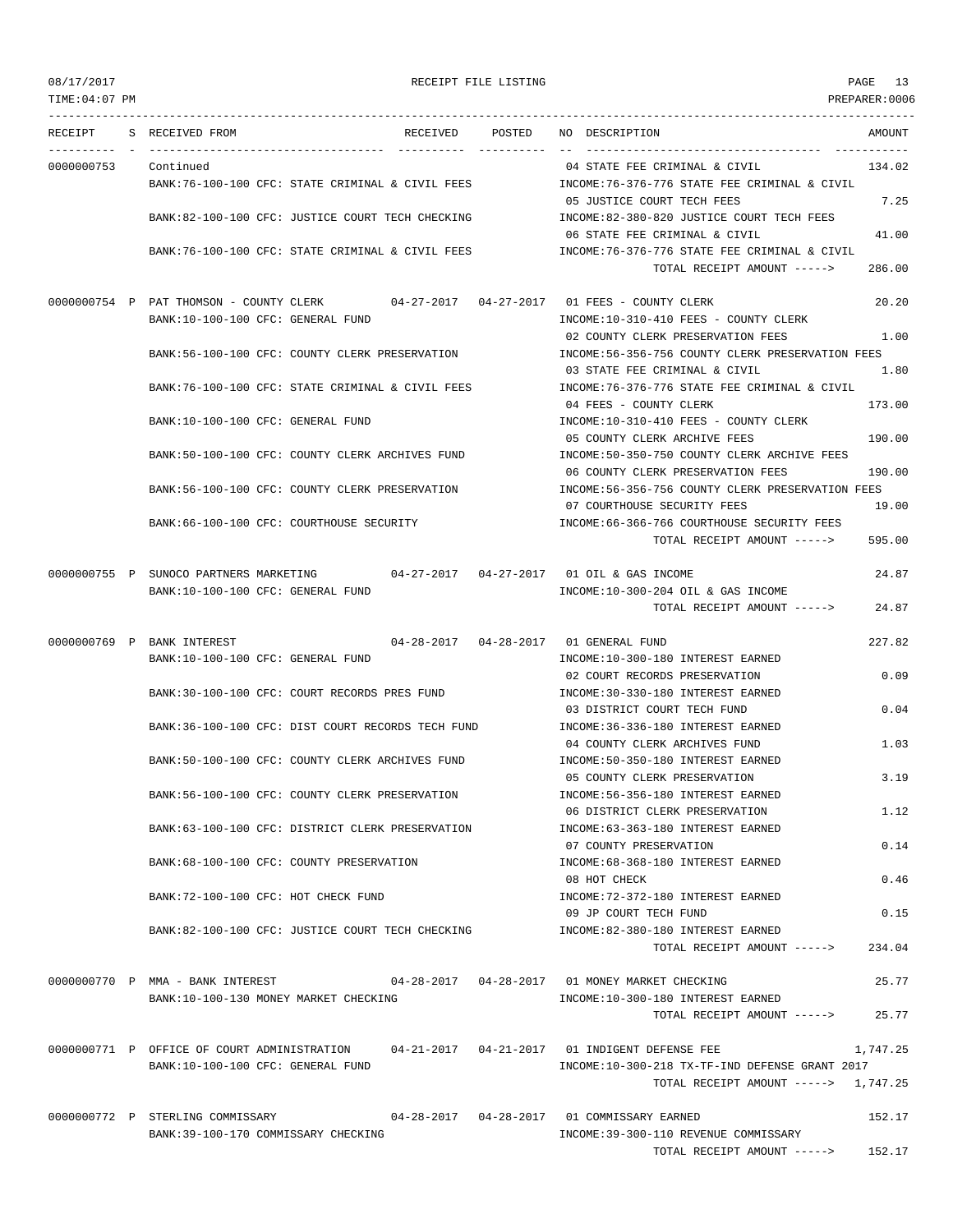| 08/17/2017<br>TIME: 04: 07 PM |                                                                                                                                     | RECEIPT FILE LISTING |                                                                                                                                    | PAGE<br>14<br>PREPARER:0006 |
|-------------------------------|-------------------------------------------------------------------------------------------------------------------------------------|----------------------|------------------------------------------------------------------------------------------------------------------------------------|-----------------------------|
| RECEIPT                       | S RECEIVED FROM                                                                                                                     |                      | RECEIVED POSTED NO DESCRIPTION                                                                                                     | AMOUNT                      |
|                               | 0000000773 P INMATE PHONE<br>BANK:70-100-110 INMATE PHONE CHECKING                                                                  |                      | 04-28-2017  04-28-2017  01 INMATE PHONE REVENUES<br>INCOME: 70-370-770 INMATE PHONE REVENUES<br>TOTAL RECEIPT AMOUNT $---2,294.77$ | 2,294.77                    |
|                               | 0000000774 P TEXAS COMPTROLLER OF PUBLIC ACCOUNT 04-25-2017 04-25-2017 01 CETRZ GRANT REVENUES<br>BANK:86-100-100 CFC - CETRZ GRANT |                      | INCOME:86-380-800 CETRZ GRANT REVENUES                                                                                             | 745.08                      |
|                               | BANK:86-100-100 CFC - CETRZ GRANT                                                                                                   |                      | 02 CETRZ GRANT REVENUES<br>INCOME: 86-380-800 CETRZ GRANT REVENUES                                                                 | 8,965.12                    |
|                               | BANK:86-100-100 CFC - CETRZ GRANT                                                                                                   |                      | 03 CETRZ GRANT REVENUES<br>INCOME: 86-380-800 CETRZ GRANT REVENUES                                                                 | 24,358.08                   |
|                               | 00000000776 P ANGIE PIPPIN - JP                                                                                                     |                      | TOTAL RECEIPT AMOUNT -----> 34,068.28                                                                                              | 10.81                       |
|                               | BANK:10-100-100 CFC: GENERAL FUND<br>REPORT-CODE-MONTH-TITLE:113-05-JURY REIM LINE 12                                               |                      | INCOME:10-300-216 JUROR REIMBURSEMENT                                                                                              |                             |
|                               | BANK:10-100-100 CFC: GENERAL FUND<br>REPORT-CODE-MONTH-TITLE:101-05-JP-LINE 1                                                       |                      | 02 FEES - JP #1<br>INCOME:10-310-430 FEES - JP #1                                                                                  | 287.81                      |
|                               | BANK: 66-100-100 CFC: COURTHOUSE SECURITY                                                                                           |                      | 03 COURTHOUSE SECURITY FEES<br>INCOME: 66-366-766 COURTHOUSE SECURITY FEES                                                         | 2.70                        |
|                               | BANK:76-100-100 CFC: STATE CRIMINAL & CIVIL FEES                                                                                    |                      | 04 STATE FEE CRIMINAL & CIVIL<br>INCOME:76-376-776 STATE FEE CRIMINAL & CIVIL                                                      | 189.87                      |
|                               | BANK:82-100-100 CFC: JUSTICE COURT TECH CHECKING                                                                                    |                      | 05 JUSTICE COURT TECH FEES<br>INCOME:82-380-820 JUSTICE COURT TECH FEES<br>TOTAL RECEIPT AMOUNT ----->                             | 10.81<br>502.00             |
|                               | 0000000794 P FEMA INTEREST<br>BANK: 38-100-160 FEMA CHECKING                                                                        |                      | 04-30-2017  04-30-2017  01 FEMA INTEREST EARNED<br>INCOME: 38-300-150 FEMA INTEREST EARNED                                         | 2.38                        |
|                               |                                                                                                                                     |                      | TOTAL RECEIPT AMOUNT ----->                                                                                                        | 2.38                        |
|                               | 0000000795 P GRANT INTEREST<br>BANK:10-100-140 GRANT FUND CHECKING                                                                  |                      | INCOME:10-300-180 INTEREST EARNED                                                                                                  | 0.43                        |
|                               |                                                                                                                                     |                      | TOTAL RECEIPT AMOUNT ----->                                                                                                        | 0.43                        |
|                               | 0000000796 P DRUG FORFEITURE INTEREST<br>BANK:84-100-150 CFC: FC DRUG FORFEITURE CHECKING                                           |                      | INCOME: 84-384-180 INTEREST EARNED<br>TOTAL RECEIPT AMOUNT ----->                                                                  | 8.42<br>8.42                |
|                               | 0000000805 P WEST CENTERAL TEXAS COG 04-28-2017 04-28-2017 01 WCTCOG PROGRAM                                                        |                      |                                                                                                                                    | 1,088.36                    |
|                               | BANK:78-100-100 CFC: SENIOR CITIZENS                                                                                                |                      | INCOME: 78-378-710 WCTCOG PROGRAM<br>TOTAL RECEIPT AMOUNT -----> 1,088.36                                                          |                             |
|                               | 0000000912 P RELIANCE TRUST<br>BANK:70-100-110 INMATE PHONE CHECKING                                                                |                      | 04-13-2017  04-13-2017  01 INMATE PHONE REVENUES<br>INCOME:70-370-770 INMATE PHONE REVENUES                                        | 111.00                      |
|                               |                                                                                                                                     |                      | TOTAL RECEIPT AMOUNT ----->                                                                                                        | 111.00                      |
|                               | 0000000913 P RELIANCE TRUST<br>BANK:70-100-110 INMATE PHONE CHECKING                                                                |                      | 04-14-2017   04-14-2017   01 INMATE PHONE REVENUES<br>INCOME: 70-370-770 INMATE PHONE REVENUES                                     | 10.00                       |
|                               |                                                                                                                                     |                      | TOTAL RECEIPT AMOUNT ----->                                                                                                        | 10.00                       |
|                               | 0000000914 P RELIANCE TRUST<br>BANK:70-100-110 INMATE PHONE CHECKING                                                                |                      | 04-14-2017   04-14-2017   01 INMATE PHONE REVENUES<br>INCOME: 70-370-770 INMATE PHONE REVENUES<br>TOTAL RECEIPT AMOUNT ----->      | 45.00<br>45.00              |
|                               | 0000000915 P RELIANCE TRUST                                                                                                         |                      | 04-19-2017   04-19-2017   01 INMATE PHONE REVENUES                                                                                 | 40.00                       |
|                               | BANK: 70-100-110 INMATE PHONE CHECKING                                                                                              |                      | INCOME: 70-370-770 INMATE PHONE REVENUES<br>TOTAL RECEIPT AMOUNT ----->                                                            | 40.00                       |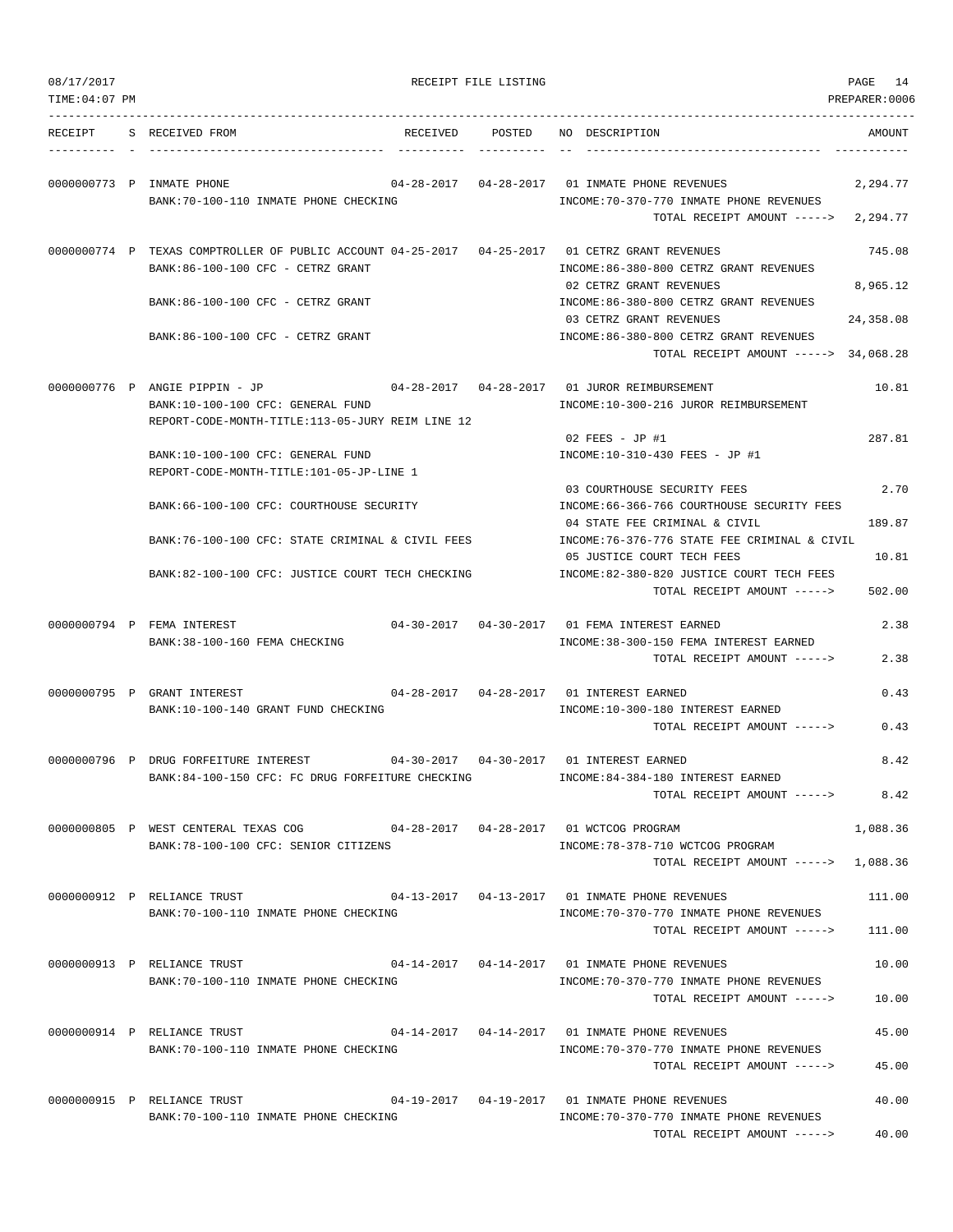| 08/17/2017     |                                                                                                                     |                 | RECEIPT FILE LISTING |                                                                                                                                                                                    | PAGE<br>15                |
|----------------|---------------------------------------------------------------------------------------------------------------------|-----------------|----------------------|------------------------------------------------------------------------------------------------------------------------------------------------------------------------------------|---------------------------|
| TIME: 04:07 PM |                                                                                                                     |                 |                      |                                                                                                                                                                                    | PREPARER:0006             |
| RECEIPT        | S RECEIVED FROM                                                                                                     | RECEIVED POSTED |                      | NO DESCRIPTION                                                                                                                                                                     | AMOUNT                    |
|                | 0000000916 P RELIANCE TRUST<br>BANK: 70-100-110 INMATE PHONE CHECKING                                               |                 |                      | 04-20-2017  04-20-2017  01 INMATE PHONE REVENUES<br>INCOME: 70-370-770 INMATE PHONE REVENUES<br>TOTAL RECEIPT AMOUNT ----->                                                        | 70.00<br>70.00            |
|                | 0000000917 P RELIANCE TRUST<br>BANK: 70-100-110 INMATE PHONE CHECKING                                               |                 |                      | 04-24-2017   04-24-2017   01 INMATE PHONE REVENUES<br>INCOME: 70-370-770 INMATE PHONE REVENUES<br>TOTAL RECEIPT AMOUNT ----->                                                      | 20.00<br>20.00            |
|                | 0000000918 P RELIANCE TRUST<br>BANK: 70-100-110 INMATE PHONE CHECKING                                               |                 |                      | $04-26-2017$ $04-26-2017$ 01 INMATE PHONE REVENUES<br>INCOME: 70-370-770 INMATE PHONE REVENUES<br>TOTAL RECEIPT AMOUNT ----->                                                      | 20.00<br>20.00            |
|                | 0000000919 P RELIANCE TRUST<br>BANK: 70-100-110 INMATE PHONE CHECKING                                               |                 |                      | 04-27-2017  04-27-2017  01 INMATE PHONE REVENUES<br>INCOME: 70-370-770 INMATE PHONE REVENUES<br>TOTAL RECEIPT AMOUNT ----->                                                        | 65.00<br>65.00            |
|                | 0000000923 P RELAINCE TRUST<br>BANK: 70-100-110 INMATE PHONE CHECKING                                               |                 |                      | 04-28-2017  04-28-2017  01 INMATE PHONE REVENUES<br>INCOME: 70-370-770 INMATE PHONE REVENUES<br>TOTAL RECEIPT AMOUNT ----->                                                        | 20.00<br>20.00            |
|                | 0000000924 P RELIANCE TRUST<br>BANK: 70-100-110 INMATE PHONE CHECKING                                               |                 |                      | $04-05-2017$ $04-05-2017$ 01 INMATE PHONE REVENUES<br>INCOME: 70-370-770 INMATE PHONE REVENUES<br>TOTAL RECEIPT AMOUNT ----->                                                      | 60.00<br>60.00            |
|                | 0000000925 P RELIANCE TRUST<br>BANK: 70-100-110 INMATE PHONE CHECKING                                               |                 |                      | 04-06-2017  04-06-2017  01 INMATE PHONE REVENUES<br>INCOME: 70-370-770 INMATE PHONE REVENUES<br>TOTAL RECEIPT AMOUNT ----->                                                        | 62.00<br>62.00            |
|                | 0000000926 P RELIANCE TRUST<br>BANK: 70-100-110 INMATE PHONE CHECKING                                               |                 |                      | 04-07-2017  04-07-2017  01 INMATE PHONE REVENUES<br>INCOME: 70-370-770 INMATE PHONE REVENUES<br>TOTAL RECEIPT AMOUNT ----->                                                        | 15.00<br>15.00            |
|                | 0000000927 P RELIANCE TRUST<br>BANK: 70-100-110 INMATE PHONE CHECKING                                               |                 |                      | 04-10-2017  04-10-2017  01 INMATE PHONE REVENUES<br>INCOME: 70-370-770 INMATE PHONE REVENUES<br>TOTAL RECEIPT AMOUNT ----->                                                        | 35.00<br>35.00            |
|                | 0000000928 P RELINACE TRUST<br>BANK:70-100-110 INMATE PHONE CHECKING                                                |                 |                      | 04-12-2017  04-12-2017  01 INMATE PHONE REVENUES<br>INCOME: 70-370-770 INMATE PHONE REVENUES<br>TOTAL RECEIPT AMOUNT ----->                                                        | 30.00<br>30.00            |
|                | 0000001253 P GINA PASLEY - DISTRICT CLERK<br>BANK:10-100-100 CFC: GENERAL FUND                                      |                 |                      | INCOME:10-300-200 RESTITUTION INCOME                                                                                                                                               | 228.80                    |
|                | BANK: 10-100-100 CFC: GENERAL FUND                                                                                  |                 |                      | 02 FEES - DISTRICT CLERK<br>INCOME:10-310-425 FEES - DISTRICT CLERK<br>TOTAL RECEIPT AMOUNT ----->                                                                                 | 220.00<br>448.80          |
|                | 0000001254 P GINA PASLEY - DISTRICT CLERK<br>BANK:10-100-100 CFC: GENERAL FUND<br>BANK:10-100-100 CFC: GENERAL FUND |                 |                      | $0.3 - 31 - 2017$ $0.4 - 0.4 - 2017$ $0.1$ FEES - DISTRICT CLERK<br>INCOME:10-310-425 FEES - DISTRICT CLERK<br>02 FEES - DISTRICT CLERK<br>INCOME:10-310-425 FEES - DISTRICT CLERK | 2.00<br>13.00             |
|                | 0000001255 P ANGIE PIPPIN - JP<br>BANK:76-100-100 CFC: STATE CRIMINAL & CIVIL FEES                                  |                 |                      | TOTAL RECEIPT AMOUNT -----><br>INCOME:76-376-776 STATE FEE CRIMINAL & CIVIL<br>TOTAL RECEIPT AMOUNT ----->                                                                         | 15.00<br>250.00<br>250.00 |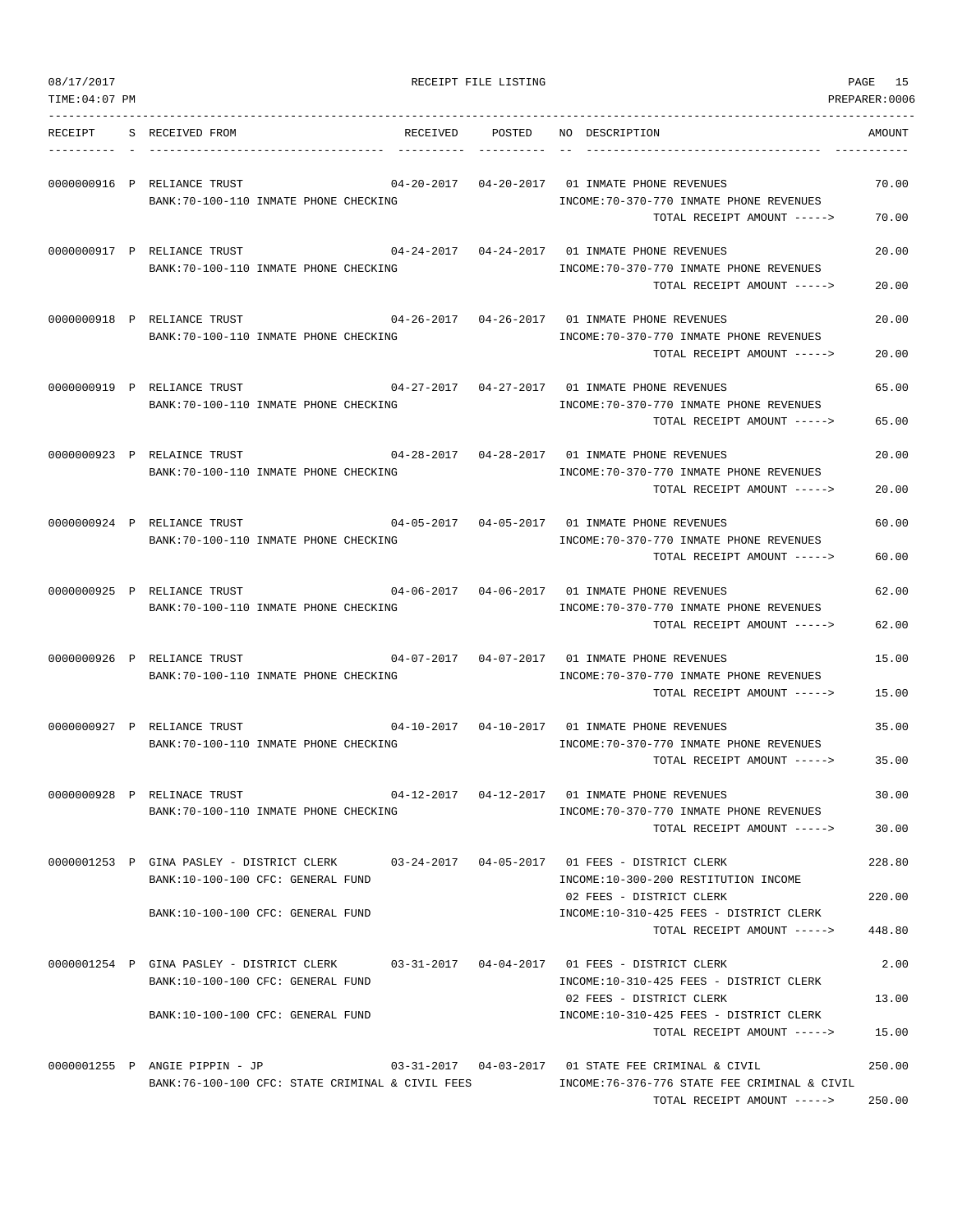RECEIPT FILE LISTING **EXECUTE:** 16 PAGE 16

TIME:04:07 PM PREPARER:0006 --------------------------------------------------------------------------------------------------------------------------------- RECEIPT S RECEIVED FROM THE RECEIVED POSTED NO DESCRIPTION SAMOUNT ---------- - ----------------------------------- ---------- ---------- -- ----------------------------------- ----------- 0000001256 P PAT THOMSON - COUNTY CLERK 03-31-2017 04-04-2017 01 FEES - COUNTY CLERK 601.77 BANK:10-100-100 CFC: GENERAL FUND INCOME:10-310-410 FEES - COUNTY CLERK 02 COUNTY CLERK ARCHIVE FEES 190.00 BANK:50-100-100 CFC: COUNTY CLERK ARCHIVES FUND INCOME:50-350-750 COUNTY CLERK ARCHIVE FEES 03 COUNTY CLERK PRESERVATION FEES 190.00 BANK:56-100-100 CFC: COUNTY CLERK PRESERVATION INCOME:56-356-756 COUNTY CLERK PRESERVATION FEES 04 PRESERVATION VS HB 1744 4.00 BANK:56-100-100 CFC: COUNTY CLERK PRESERVATION INCOME:56-356-757 PRESERVATION VS HB 1744 05 COURTHOUSE SECURITY FEES 19.00 BANK:66-100-100 CFC: COURTHOUSE SECURITY INCOME:66-366-766 COURTHOUSE SECURITY FEES 06 STATE FEE CRIMINAL & CIVIL 5.40 BANK:76-100-100 CFC: STATE CRIMINAL & CIVIL FEES INCOME:76-376-776 STATE FEE CRIMINAL & CIVIL 07 STATE FEE CRIMINAL & CIVIL 1.83 BANK:76-100-100 CFC: STATE CRIMINAL & CIVIL FEES INCOME:76-376-776 STATE FEE CRIMINAL & CIVIL TOTAL RECEIPT AMOUNT -----> 1,012.00 0000001257 P PAT THOMSON - COUNTY CLERK 03-31-2017 04-04-2017 01 FEES - COUNTY CLERK 165.00 BANK:10-100-100 CFC: GENERAL FUND INCOME:10-310-410 FEES - COUNTY CLERK TOTAL RECEIPT AMOUNT -----> 165.00

REPORT TOTAL 225,847.33